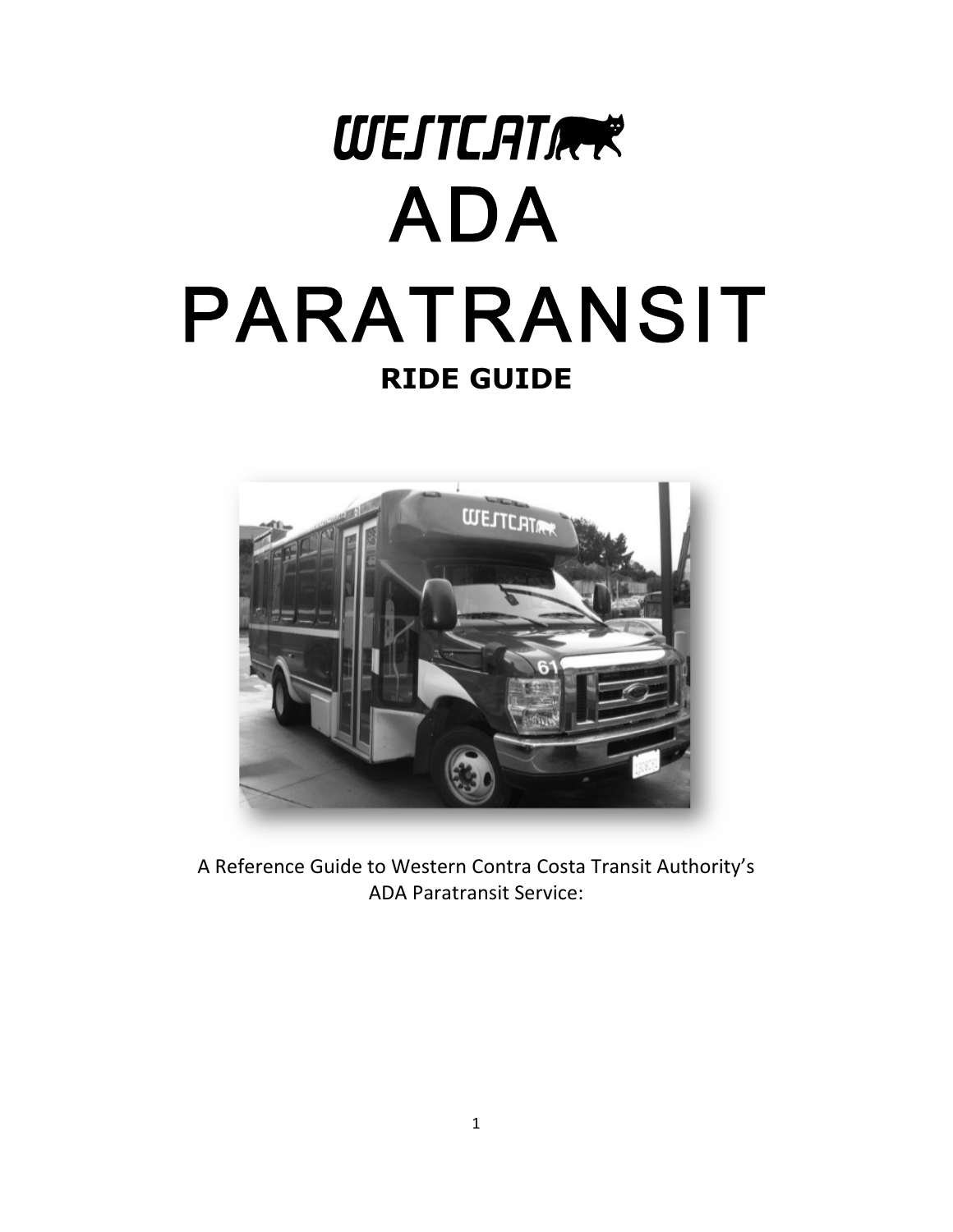### **Introduction**

WestCAT is pleased to provide a robust Paratransit service to the communities of Pinole and Hercules, and the unincorporated communities of Montalvin Manor, Tara Hills, Bayview, Rodeo, Crockett, and Port Costa. WestCAT is committed to providing passengers with safe, dependable, and comfortable service that is accessible to and usable by all.

### **About This Guide**

This guide provides detailed information about WestCAT's ADA Paratransit service including how to apply, how to qualify for service and how to get started. Please read it carefully to learn how the service works and if it is right for you.

You'll also find sections dedicated to Helpful Hints, Important Telephone Numbers, Safety Policies and Customer Service. If you have any questions or need assistance, please feel free to contact us at 510-724-7993. We look forward to serving your special transportation needs.

| Page 3<br>Page 17<br><b>Page 21</b><br>Safety Policies & Procedures: Page 23<br><b>Helpful Telephone Numbers: Page</b> |
|------------------------------------------------------------------------------------------------------------------------|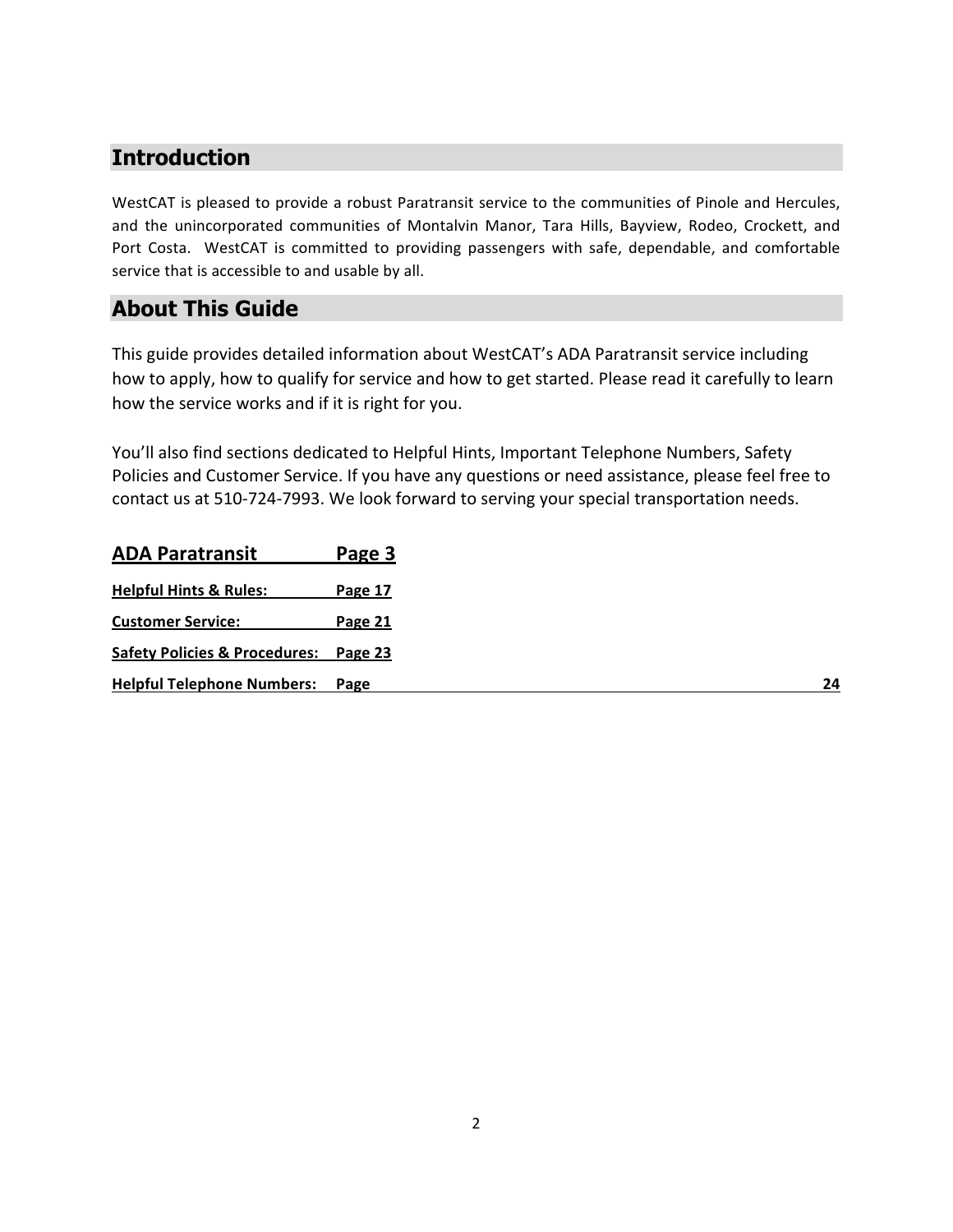# **ADA#Paratransit**

Section 223 of the Americans with Disabilities Act (ADA) requires WestCAT to provide complementary paratransit service to all ADA certified individuals, who because of a disability are not able to use WestCAT's regularly scheduled fixed route buses.

### **About ADA Paratransit**

ADA Paratransit is a door-to-door or curb-to-curb transportation service (provided in vans/and sedans) that is provided to people with disabilities who are unable, or have limited ability because of their disability, to use the existing regularly scheduled fixed route buses AND have completed the ADA certification/application process. All public transit agencies that provide fixed-route bus and rail service are required by the ADA to provide this service. WestCAT's ADA Paratransit is a separate service from local Senior" Dial-A-Ride service, with a separate application process, but the same drivers and vehicles are used.

ADA Paratransit operates as a shared ride system. This means that other passengers may be on-board during any part of a ride and that scheduled pick-up times or routes of travel may be altered so another passenger can be accommodated. It is likely that the vehicle will stop and pick-up other passengers as it proceeds. Shared rides help lower the cost of Paratransit. We ask that you wait for the bus at the curb. However, for specially requested door-to-door service, we ask that you notify us when reserving your trip, so that extra time can be scheduled for your pick-up and/or drop-off.

ADA Paratransit provides the following benefits:

- Priority over Senior Dial-A-Ride services
- Longer service hours
- Ability to transfer to other Bay Area Dial-A-Ride/Paratransit providers (regional rides)
- One companion may ride with you for the same reduced fare
- One certified Personal Care Attendant may ride with you at no additional charge

#### **ADA Paratransit Eligibility**

ADA Paratransit is only available to customers who are eligible under the American's with Disabilities Act and who have completed the application process, which requires certification from a licensed medical professional.

Eligibility for ADA service is directly related to the inability of a person with a disability to use the existing regularly scheduled fixed route buses. It is not just based on the presence of a disability, but on the effect that the disability has on the person's ability to use the fixed route system independently.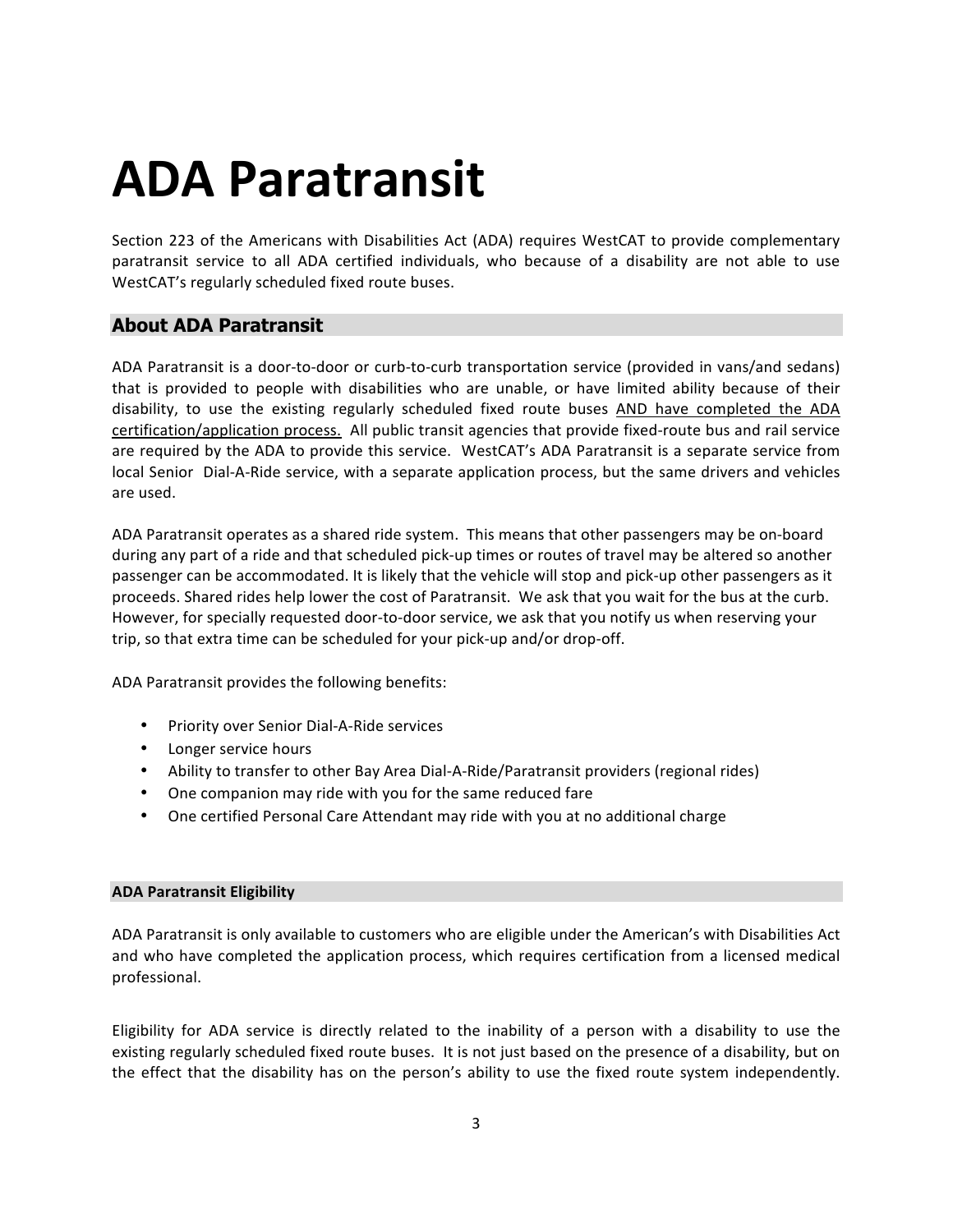Requirements for complementary paratransit do not apply to commuter bus service. Several factors must be considered in determining ADA paratransit eligibility. These include:

#### **1) Individual#Disability**

Any individual with a disability who is unable, as the result of a physical or mental impairment (including a vision impairment), and without the assistance of another individual (except the operator of a wheelchair lift or other boarding assistance device), to board, ride, or disembark from any vehicle on the system which is readily accessible to and usable by individuals with disabilities.

#### **2)** Limited Accessibility of the Fixed Route System

Any individual with a disability who is unable to independently board, ride, or disembark from an accessible vehicle when the system is not fully accessible.

- The lift cannot be deployed at the boarding or disembarking location the person with a disability wishes to use.
- A required mobility device such as a wheelchair cannot be accommodated.

#### **3) Environmental & Architectural Barriers**

Individuals whose disability prevents them from traveling to a boarding or disembarking location (Example: steep terrain, extreme temperatures, severe air pollution, or inability to negotiate architectural barriers to reach a specific bus stop) this is considered a conditional eligibility and a person may be eligible for only some trips. Architectural barriers not under the control of WestCAT and environmental barriers (e.g., distance, terrain, weather) do not, standing alone, form a basis for eligibility under this paragraph. The interaction of such barriers with an individual's specific impairment-related condition may form a basis for eligibility under this paragraph, if the effect is to prevent the individual from traveling to a boarding location or from a disembarking location.

#### **ADA Dial-A-Ride Registration/Application**

To register for WestCAT Americans with Disabilities Act (ADA) Paratransit service, contact us at (510) 724-6320 to have application materials sent to you, or you may pick an application up at our Administrative office, located at 601 Walter Ave., Pinole, CA 94564.

Help is also available in filling out the certification application if you need it. Just give us a call at (510) 724-6320 or for TTY/TDD 1-800-735-2922 and we will assist you. In addition, all information about the process, materials necessary to apply for eligibility, and notices and determinations concerning eligibility are available in accessible formats, upon request.

Once WestCAT receives your completed application, you will be notified by mail of your eligibility status within (21) days. If, by a date (21) days following the submission of a completed application, WestCAT has not made a determination of eligibility, the applicant shall be treated as eligible and provided service until and unless WestCAT denies the application.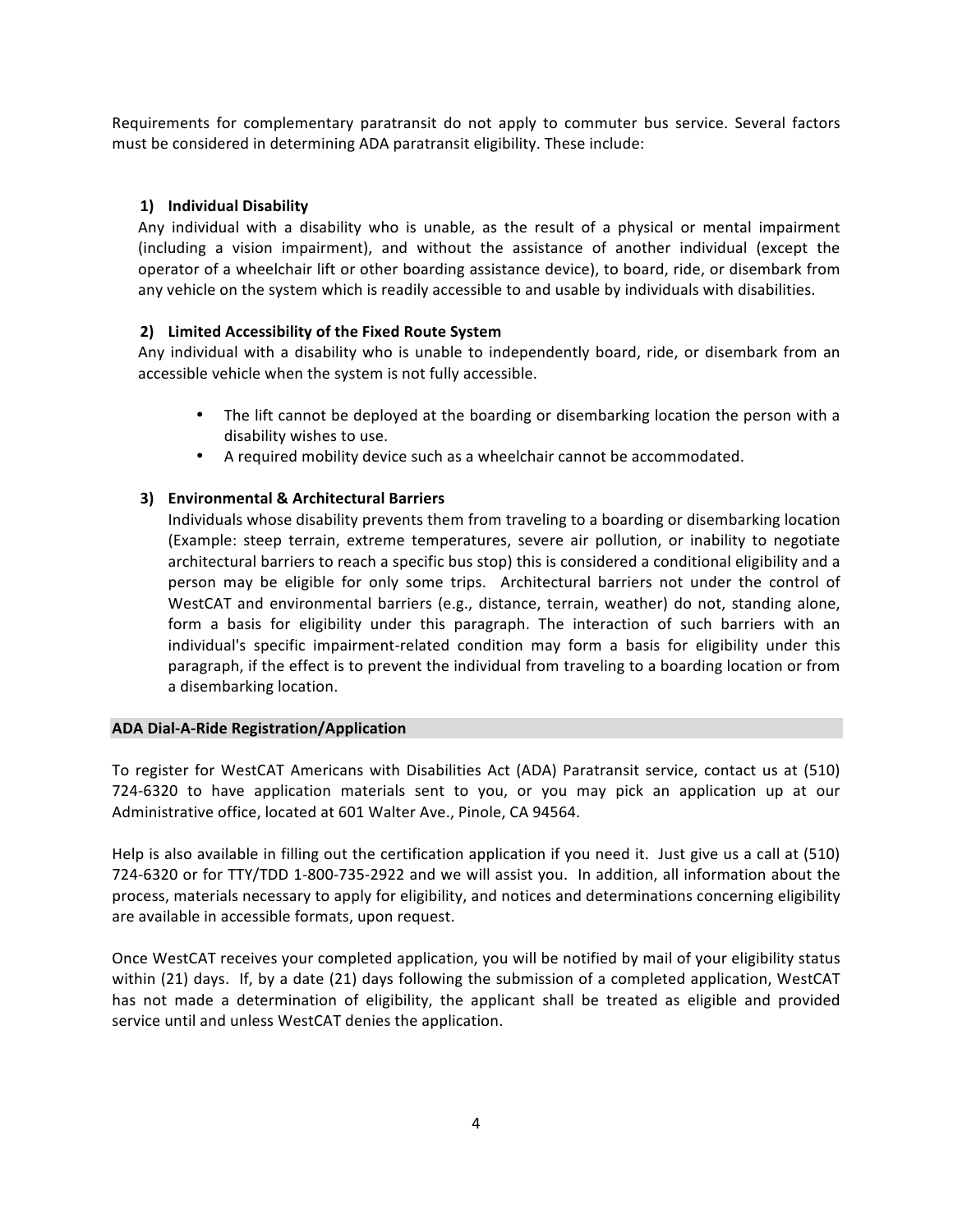#### **ADA Paratransit Certification**

Once you have been certified ADA eligible you will be entered into a regional database that is available to the nine Bay Area counties.

When traveling outside WestCAT's service area any transit provider located within the nine Bay Area counties will be able to access your record via the regional database, and provide transportation based on their individual system rules.

#### **ADA Dial-A-Ride Identification Card**



Upon becoming certified for ADA Paratransit services from WestCAT, you will be required to obtain a WestCAT Paratransit Identification Card. This photo ID card will be issued by WestCAT at no charge. It must be presented to your driver each time you board the bus and it will ensure that you receive the proper fare/discount.

To obtain your WestCAT photo ID, you must come to the WestCAT Administrative office to have your photo taken. Transportation to our office will be provided at no charge and may be arranged by calling the Reservations line at 510-724-6320. Inform the scheduler that you are coming to WestCAT for your identification photo and you will not be charged for your ride. Free rides to receive your ID card will be provided from your home to WestCAT and back home from WestCAT only. If you schedule a ride to another location at the same time, you will be charged for the additional rides.

ADA Paratransit photo identification cards are valid as long as you remain ADA certified. When you are required to renew your application, you will be issued a new ID card upon being re-certified.

#### **ADA Paratransit Certification Denial**

An individual who applies for ADA certification and is denied has the right to an appeal. This must be done in writing within 60 days. For more information see section titled "ADA Eligibility Appeals" Process."

#### **ADA Paratransit Reservations**

Once you are certified through WestCAT, call (510) 724-6320 and our ADA Coordinator will book the entire trip and advise you of times and fares.

Reservations for this service are accepted during normal business hours on a "next day" basis, Sunday through Saturday from 8:00 a.m. to 5:00 p.m. by calling (510) 724-6023. Reservation service is available one day before a service day when the offices are not open. For additional information, you may call (510) 724-7993.

When calling to reserve a ride, have the following information ready:

- First and last name of passenger
- Date of travel
- Pick-up address: number, street, apt/suite/bldg. number, and city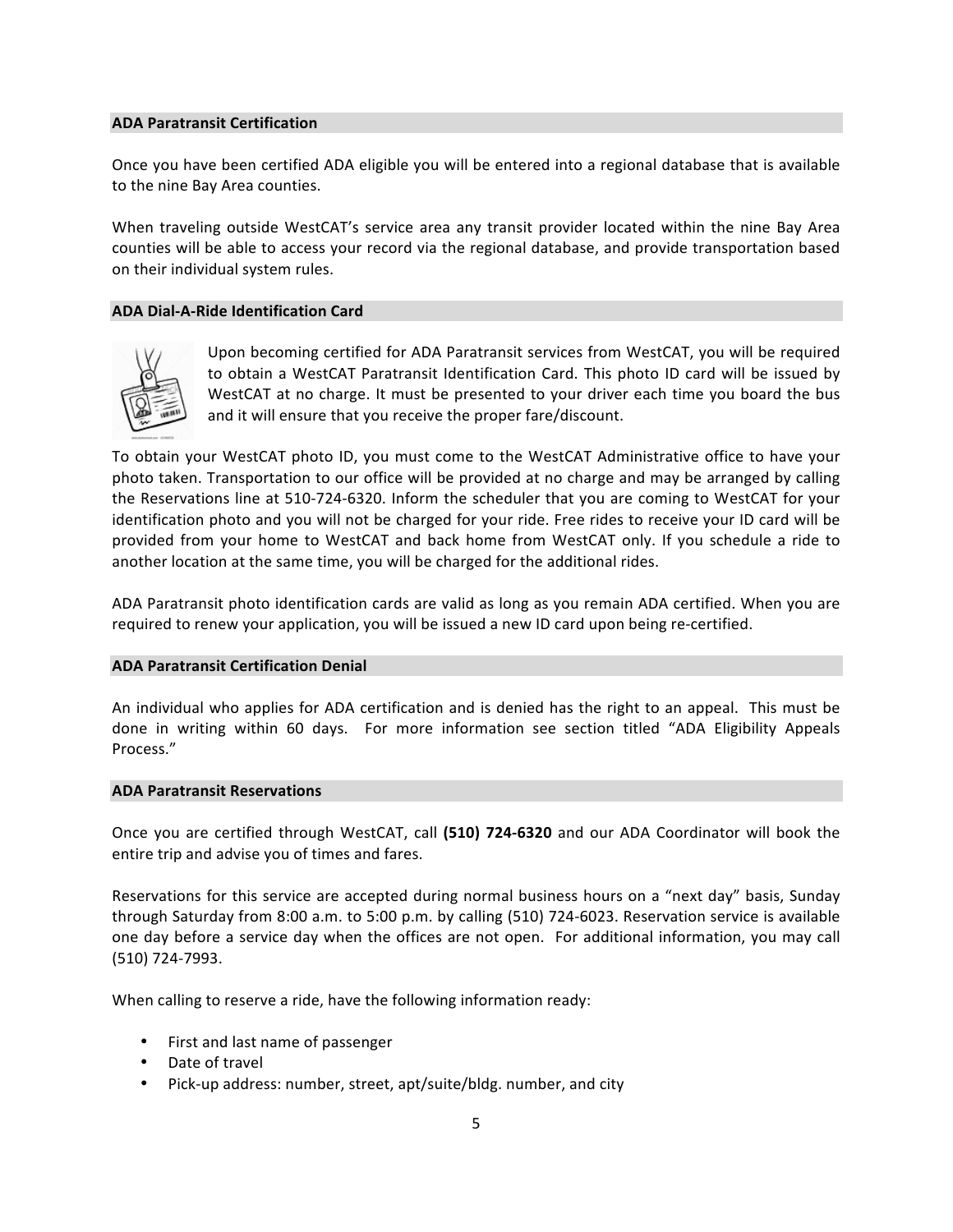- Provide detailed pickup instructions (side or rear door, and so on) for large facilities, for any pickup locations that may be difficult for drivers to find, and for any locations where your needed pickup is not at the main entrance
- Requested pick-up or drop-off time
- Requested return time if booking a round trip
- Drop-off address: number, street, apt./suite/bldg. number, and city
- If passenger will be using a wheelchair or other mobility equipment (walker, cane, etc.)
- If the passenger will require additional assistance to/from the vehicle to the first doorway to complete their trip
- If passenger will be bringing a service animal
- Companions, children, or Personal Care Attendant (PCA) who will travel with passenger.

Having this information ready before you call will prevent dispatch from having to ask you to hold while they look up an address, and allows them to continue responding to other callers.

Our ADA Coordinator will not contact you until your entire trip has been arranged. If the trip is the first trip you have taken as an ADA passenger, the process with other operators may take several days. Once you have used the system, your trip will generally take only one day to book.

When our coordinator calls you with times, please write the times down so there will be no misunderstandings.

**Important!** Regional trips (trips outside the WestCAT area) require transfers to other operators. Call as soon as you are aware you will need a ride outside the WestCAT service area. You may call up to (2) two weeks in advance of your appointment. Some providers require more than a week's notice for regional trips and this will help us ensure availability of the service at the time you need it.

#### **General Advice When Making Reservations**

When you call for a trip, please understand that our schedulers are taking calls in the order that they are received, and passenger scheduling is done in a specific order so that the system can run efficiently and be available for all users. If you are placed on hold, please be patient, do not hang up and call back. If you do, expect that you will then be placed at the end of the call sequence and your call will be answered in the order it was received.

It is advisable to call at least two days prior to your ADA Paratransit trip. Reservations may be made from 1 to 3 days in advance. However, we suggest that all passengers scheduling a trip call as early as possible so that we can be sure to accommodate you at your requested time. Priority is given to ADA certified passengers.

Trips are booked on a "first-come, first-served" basis. You may negotiate your trip with the scheduler, but there is no guarantee that the specific time you want will be available. Therefore, please call as soon as possible, and we will do our very best to accommodate your request.

When you call to reserve a ride, your ride will be scheduled within a 15-minute period of time, or "pickup window" (example; "We will pick you up between 1:00 p.m. and 1:15 p.m."). Therefore, you would need to be ready and prepared to board the bus at 1:00 p.m. It is your responsibility to be ready and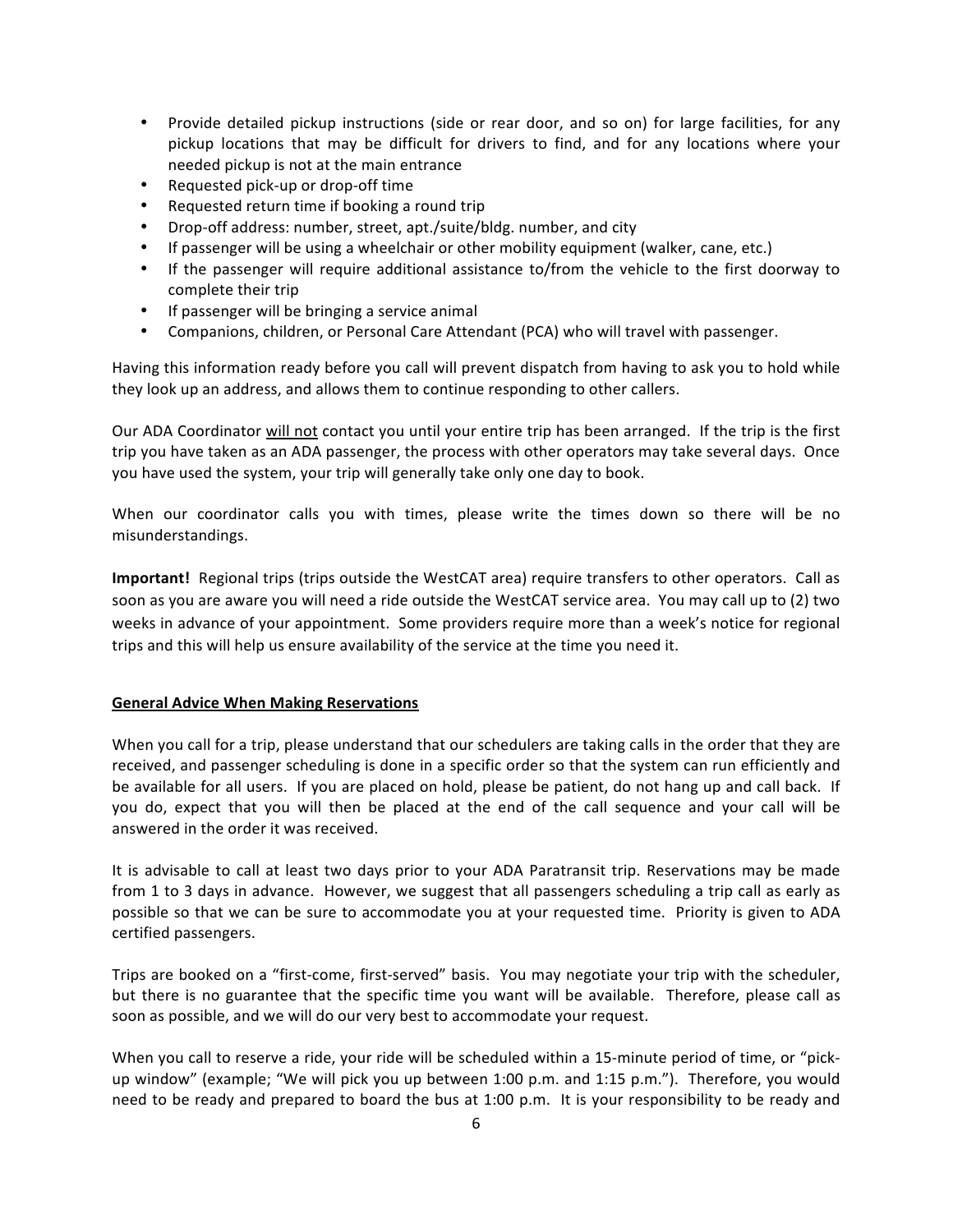waiting to board the bus when it arrives. If you require additional boarding time, please notify the scheduler at the time that you reserve your ride.

On occasion, the bus may arrive earlier than the 15-minute window. In these cases, you have the option of boarding early, or you may wait until the beginning of your pick-up window. It is not the dispatcher or driver's responsibility to call you on the telephone to remind you that your pick-up has arrived. If you do receive a call, it is a "courtesy call" and is not standard operating procedure.

If more than one person is traveling from your address, you will need to advise dispatch when reserving your trip so that they can schedule properly. Although the bus may not be full when it arrives at your pick-up there are other passengers along the way that have scheduled trips and so we cannot guarantee that there will be available space for additional riders from your address unless already prearranged.

Please keep in mind that the dispatchers are scheduling and monitoring hundreds of trips each day. Dispatchers also have to ensure that your trip can be accommodated without creating problems for other passengers whose trips have already been scheduled. Your Paratransit reservation will not be taken on any line other than at (510) 724-6320. If you call the wrong number, you will be asked to hang up and call the correct number.

You are required to book your return trip at the same time you arrange your first trip, thus ensuring you will be able to be picked up when you want to return. The system is busy and if you wait to call when you are ready to return, you may experience long wait times of up to two hours. We also ask that you please be considerate of your fellow passengers, and remember that if you keep dispatch on the line, they cannot help other callers. With this in mind, please make sure you have all of the details of your trip when you place the call. "Please have a pencil and paper ready to write down the pick-up window that dispatch gives you. This will help to avoid misunderstandings.

#### **Subscription Service**

Passengers traveling to the same location on a regular basis may establish a standing reservation. WestCAT refers to these passengers as "Subscription Passengers". A standing reservation eliminates the need to call each time the person needs to travel and requires that the person call only when trip needs to be cancelled or altered.

The schedulers will review requests for subscription service. Requests are accommodated if they can efficiently be scheduled with other trips on those days and at those times. If a request cannot be accommodated immediately, they may be added to a subscription trip waiting list. A change in the subscription trip times, origin or destination may have to be reviewed by the Dial-A-Ride schedulers.

#### **ADA Paratransit Days and Hours of Operation**

WestCAT Provides ADA Paratransit Service Directly on the Following Days and Hours:

| Monday-Friday | 6:00 a.m. to 8:00 p.m.                      |
|---------------|---------------------------------------------|
| Saturdays     | $9:00$ a.m. to 7:00 p.m.                    |
| Sundays       | Service is provided by East Bay Paratransit |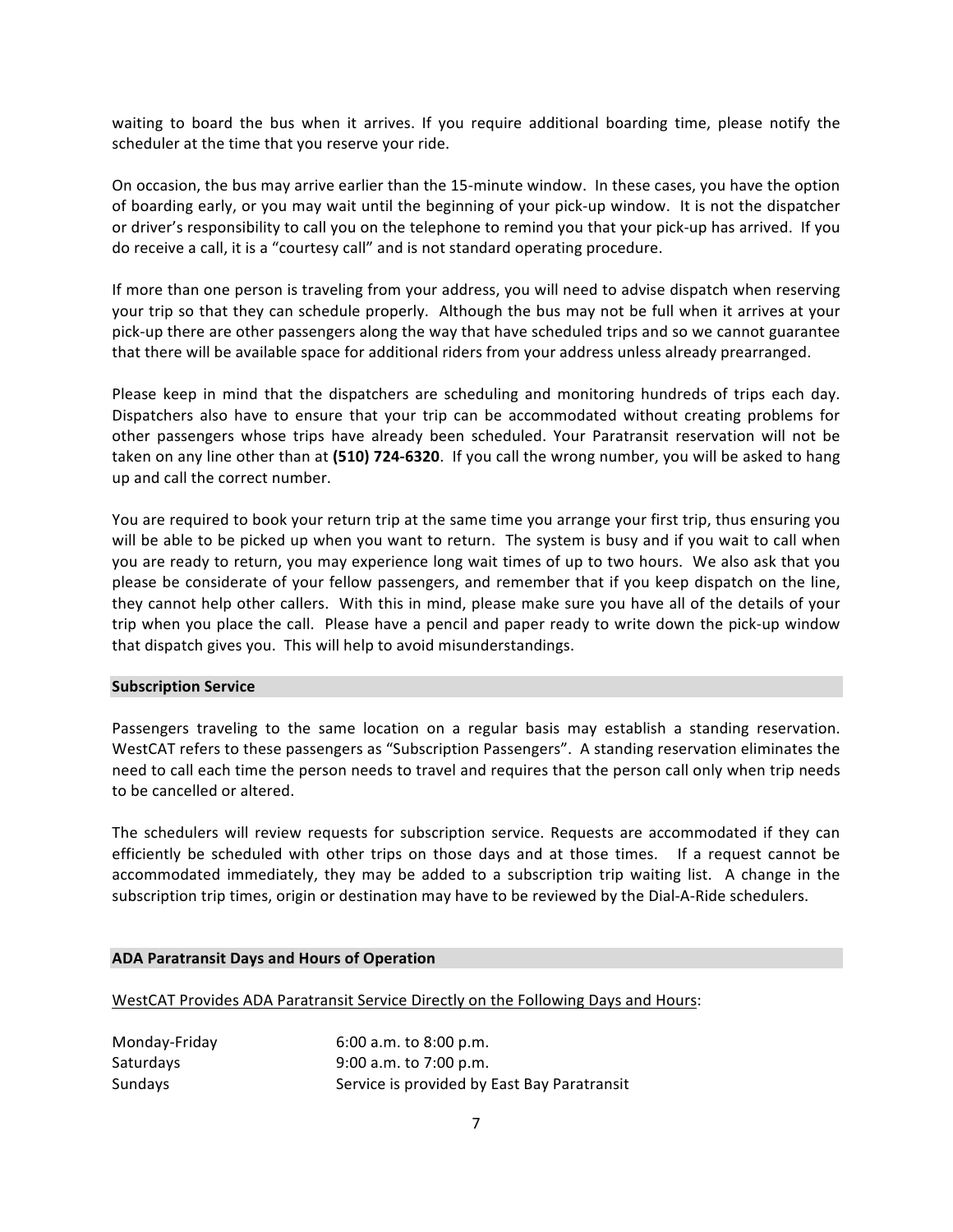#### WestCAT Coordinates with East Bay Paratransit to Provide Early Morning, Late Night, and Sunday ADA Paratransit Service as Follows:

|               | Early                      | <u>Late</u>               |
|---------------|----------------------------|---------------------------|
| Monday-Friday | $4:44$ a.m. to $6:00$ a.m. | $8:00$ p.m. to 12:14 a.m. |
| Saturday      | 5:50 a.m. to 9:00 a.m.     | 7:00 p.m. to 11:03 p.m.   |
| Sunday        | 7:10 a.m. to 10:04 p.m.    |                           |

Americans with Disabilities Act (ADA) Paratransit transportation is available during the same days and hours that WestCAT's fixed route bus service operates. You may request a pick-up within % mile of a fixed bus route during the days and hours of service the bus route operates.

Contact your ADA Coordinator at (510) 724-6320 for information regarding holiday service availability.

Based on limited availability, same day reservations may be made between 6:00 a.m. and 5:00 p.m. weekdays. Same day reservations can also be made on Saturdays between 8:00 a.m. and 5:00 p.m. On days that WestCAT is not operating customers may call and leave a recorded message for a reservation for the next operating day. A dispatcher will call and confirm the reservation during regular business hours.

#### **ADA Paratransit Fares & Tickets**

| Regular Fare                             | Cash<br>Fare<br>\$1.25 | Discount<br>Ticket<br>\$1.00                 |
|------------------------------------------|------------------------|----------------------------------------------|
| *Special service outside<br>WestCAT area | Cash<br>Fare<br>\$3.00 | <b>Regional Discount</b><br>Ticket<br>\$2.50 |

One Personal Care Attendant (PCA) may travel free with each ADA passenger. One "companion" may accompany an ADA Certified customer at the same fare. Please have the exact fare ready in cash or tickets. Drivers cannot make change. WestCAT fixed route bus passes and Clipper cards are not valid for Paratransit service.

(\*This service is not subject to the provisions of the Americans With Disabilities Act, however, ADA eligible riders may use this service on a space available basis.)

#### **Cancellation Policy**

To cancel a ride call (510) 724-4466. This number is only for cancellations and is answered promptly. Please do not try to use this line to book trips because you will be referred to the dispatch number. WestCAT requires that passengers call a minimum of (15) minutes before the scheduled pickup time. Cancellations must be called in before the bus is dispatched to the address. There are no penalties for cancellation as long as adequate notice is given.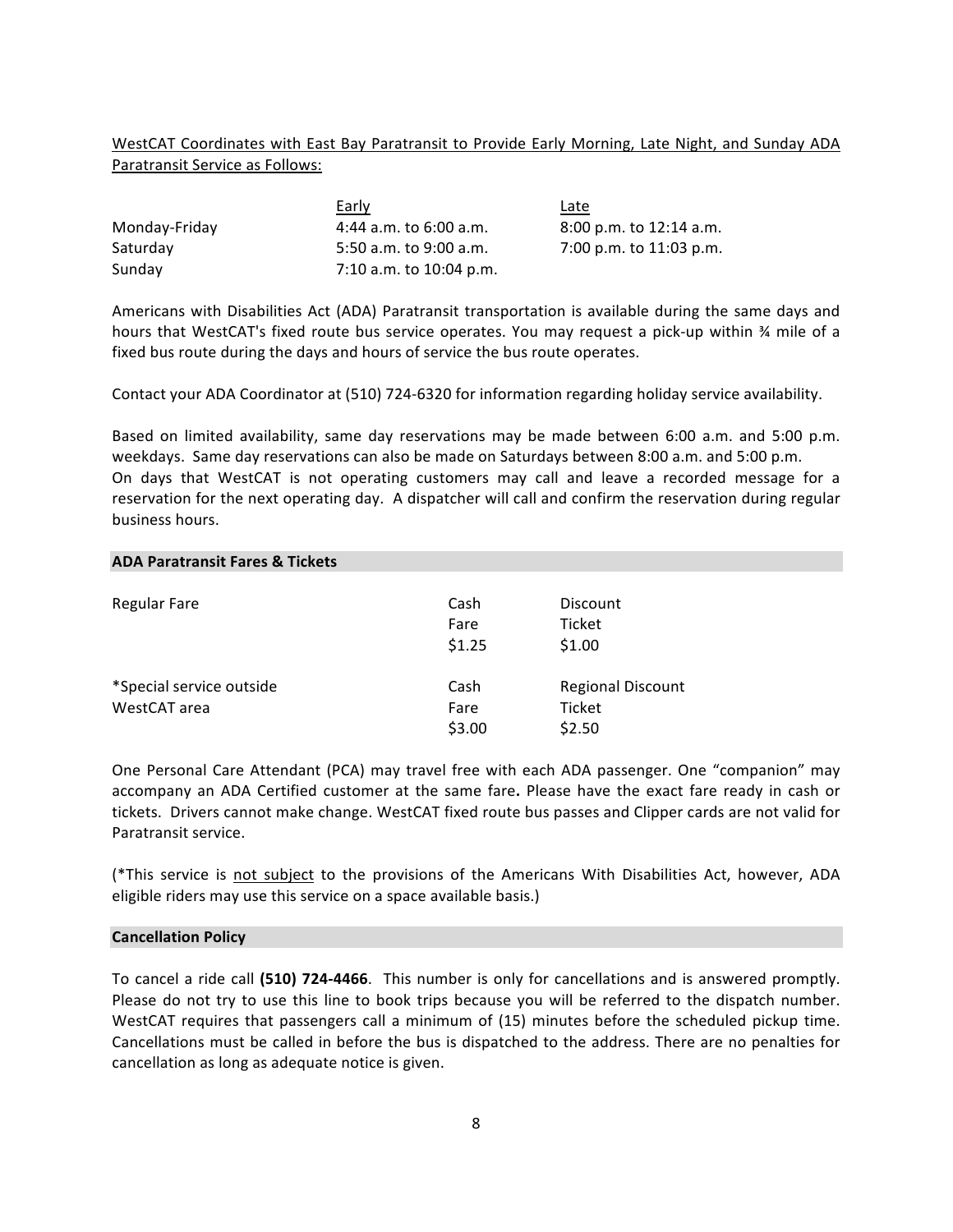#### **Policy: No-Shows & Late Cancellations**

We understand that because Paratransit requires trips to be scheduled in advance, passengers may sometimes miss scheduled rides or forget to cancel rides they no longer need. We also understand that passengers may sometimes miss scheduled trips or are unable to cancel trips in a timely way for reasons that are beyond their control. However, repeatedly missing scheduled trips (or failing to cancel trips in a timely way) can lead to suspension of service. The following information explains WestCAT's No-Show and Late Cancellation Policy.

#### **Definitions: No-Show, Pick-up Window, Late Cancellation**

#### No-show

A no-show occurs when a passenger fails to appear to board the vehicle for a scheduled trip. This presumes the vehicle arrives at the scheduled pick-up location within the pick-up window and the driver waits at least (2) minutes.

#### Pick-up Window

The pick-up window is defined as: from (15) minutes before the scheduled pick-up time to (15) minutes after the scheduled pick-up time. Passengers must be ready to board a vehicle that arrives within the pick-up window. The driver will wait for a maximum of (2) minutes within the pick-up window for the passenger to appear.

#### Late Cancellation

A late cancellation is defined as either: a cancellation made *less* than (15) minutes before the scheduled pickup time or as a cancellation made at the door or a refusal to board a vehicle that has arrived within the pick-up window.

#### Definition: No-Shows Due to Operator Error or to Circumstances beyond Passenger's Control

WestCAT does not count as no-shows or late cancellations any missed trips due to our error, such as:

- Trips placed on the schedule in error
- Pickups scheduled at the wrong pick-up location
- Drivers arriving and departing before the pick-up window begins
- Drivers arriving late (after the end of the pick-up window)
- Drivers arriving within the pick-up window, but departing without waiting the required (5) minutes

WestCAT does not count as no-shows or late cancellations situations beyond a passenger's control that prevent the passenger from notifying us that the trip cannot be taken, such as:

- Medical emergency
- Family emergency
- Sudden illness or change in condition
- Appointment that runs unexpectedly late without sufficient notice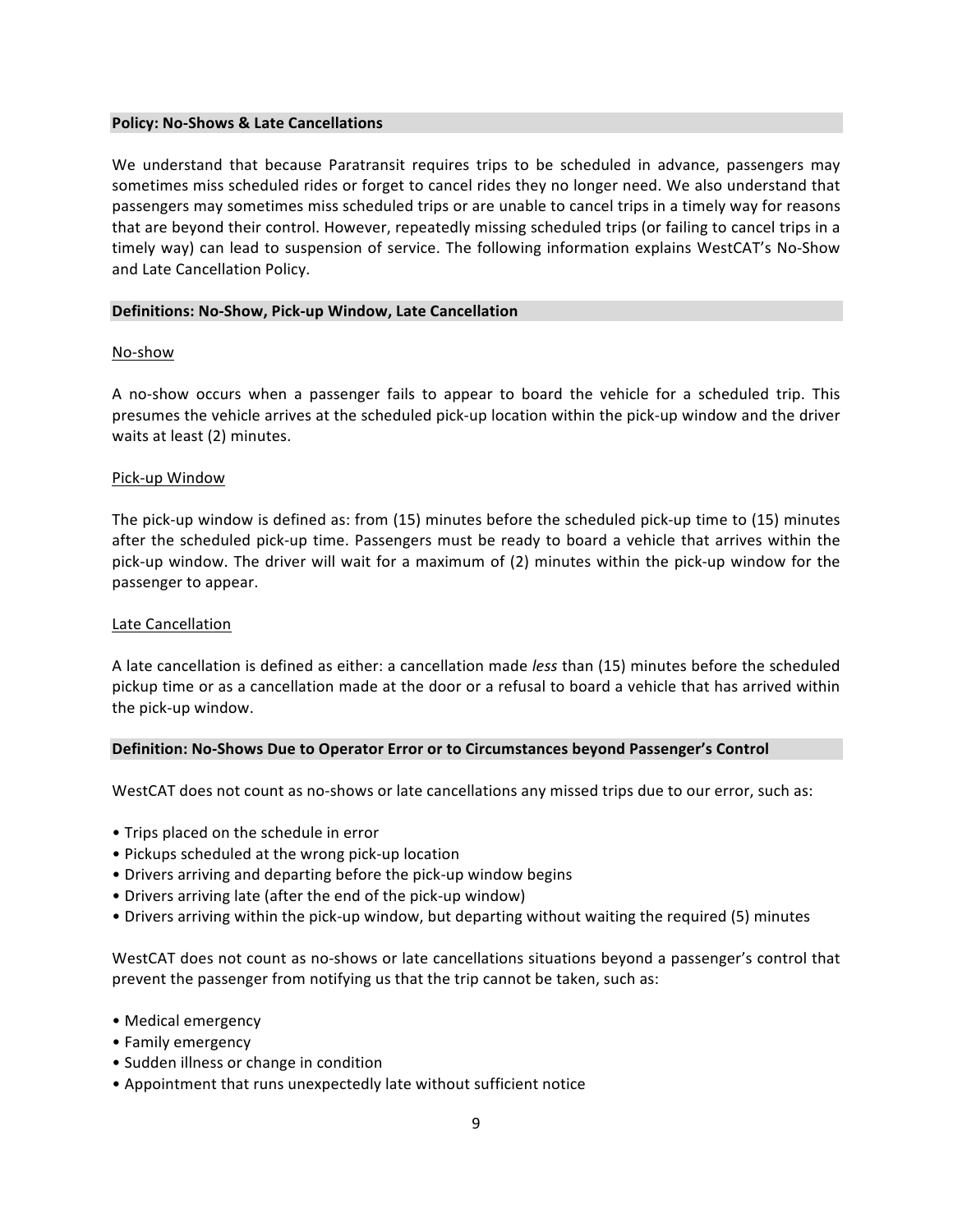Passengers should contact the Paratransit dispatch center when experiencing no-shows (or late cancellations) due to circumstances beyond their control.

#### **What if I am a no-show?**

When a passenger is a no-show for one trip, all subsequent trips on that day remain on the schedule unless the passenger specifically cancels the trips. To avoid multiple no-shows on the same day, passengers are strongly encouraged to cancel any subsequent trips they no longer need that day.

#### **Penalties for Excessive No-Shows or Late Cancellations**

WestCAT reviews all recorded no-shows and late cancellations to ensure accuracy before recording them in a passenger's account. When a passenger no-shows (3) times and ten percent (10%) or more of their total scheduled trips in a 30-day period, this will be considered "excessive" and WestCAT will send a warning letter within 30-days, reminding the passenger of the policy and potential penalties. With subsequent violations, the following penalties will be implemented when no-shows exceed:

- 10% of total trips scheduled  $=$  5-day suspension
- 20% of total trips scheduled  $= 10$ -day suspension
- 30% of total trips scheduled = 15-day suspension
- 40% of total trips scheduled  $= 20$ -day suspension

*Passengers with less than three (3) no-shows in a 30-day period will not receive a penalty, even if their* percentage of no-shows exceeds the percent (10%) of total trips scheduled.

All suspension notices include a copy of this policy, information on disputing no-shows or late cancellations, and how to appeal suspensions.

Suspensions begin on Mondays. The first violation in a calendar year triggers a warning letter but no suspension.

#### **Policy for Disputing Specific No-Shows or Late Cancellations**

Passengers wishing to dispute specific no-shows or late cancellations must do so within 15 business days of receiving a written warning notice. Passengers should contact the Dial-A-Ride dispatch center at (**510) 724-7993**, Monday through Friday from 8:00 a.m. to 5:00 p.m. to explain the circumstance, and request the removal of the no-show or late cancellation.

#### **Policy for Appealing Proposed Suspensions**

The appeal process is available to any individual who has received a no-show or written Notice of Suspension of Services. The passenger may appeal in writing or in person at WestCAT, located at 601 Walter Avenue, Pinole, CA 94564. Appeals will not be accepted by telephone. Appeals must be received within 15 business days of the date on the written notice.

The No-Show and Late Cancellation Policy applies to both Dial-A-Ride and ADA Paratransit services.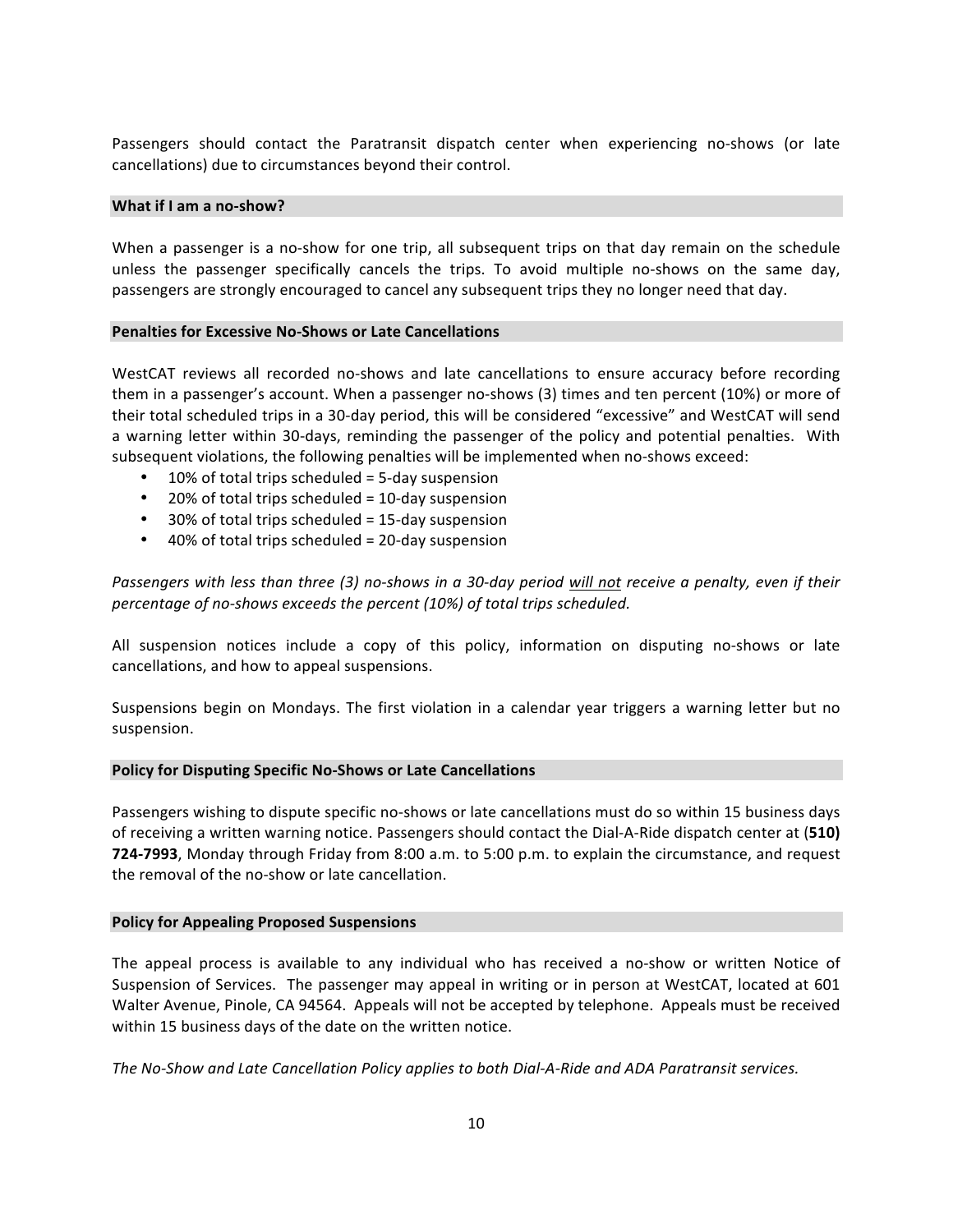#### **Other Information**

#### Special Transportation Outside of the WestCAT Service Area

Monday through Friday, WestCAT offers special curb-to-curb transportation for ADA Certified passengers traveling into the Richmond and San Pablo areas for medical appointments or other special needs. This transportation is limited to the hours of 9:00 a.m. until 3:00 p.m. and trips are provided on a space-available basis. One-way fare for this service is \$3.00. Discounted tickets are available for this service.

Reservations must be made at least 48-hours in advance by calling (510) 724-7433 and are accepted Monday through Friday only, from 8:00 a.m. until 5:00 p.m. For additional information about this service, you may call (510) 724-7993.

*This service is not subject to the provisions of the Americans with Disabilities Act, however, ADA eligible* riders may use this service on a space available basis.

#### Services Not Provided by WestCAT

Passenger requests for a specific driver or vehicle will not be accepted. Passengers will be assigned to vehicles and drivers by the scheduler based on need, availability, and topography of pick-up and/or drop-off area. At the time that these assignments are made, all consideration is made for the individual passenger's needs as much as is acceptable and required under current ADA Paratransit guidelines (e.g., the need for the wheelchair lift).

#### **Travel Training**

Free group instruction is offered every third Tuesday of the month at WestCAT. This orientation is meant to aid you in learning about our Paratransit program and services. It is approximately one hour in length and is conducted in our driver's training room. It is also a great opportunity for you to ask questions of staff and to get to know some of your fellow riders.

WestCAT recommends all new passengers attend this orientation. Transportation will be provided to and from this orientation. Please call Dispatch to schedule your ride (510) 724-7993.

#### **Personal Care Attendant (PCA)**

If you are certified as ADA Paratransit eligible, you may travel with a Personal Care Attendant (PCA). A PCA is an individual who provides assistance to you during the trip or at the destination. In order to be approved to bring an attendant, you must first establish the need for a PCA during the ADA eligibility process. If a PCA is not identified during the ADA certification process and the passenger requests a trip to be accompanied by a PCA, the PCA will be allowed. You will be advised to contact WestCAT to request a review of your PCA status.

PCAs are not charged a fare. PCAs must travel with you, to and from the same locations at the same time and you must inform schedulers when you schedule your ride that he/she will be riding with you.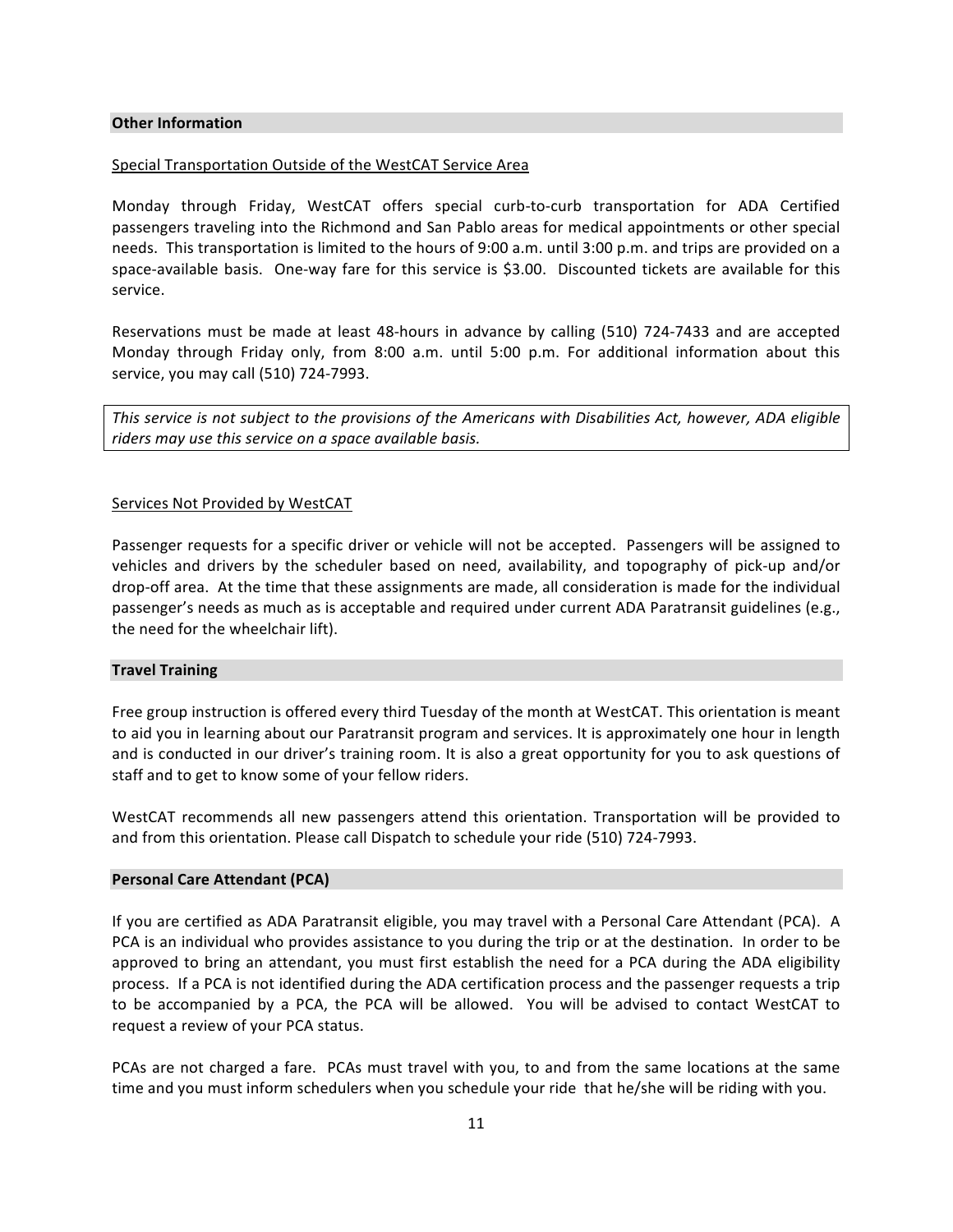#### **Companions**

In addition to a Personal Care Attendant, passengers may also travel with a companion. A companion is someone riding with you, but not as a PCA. One companion is always allowed to ride with you as long as a reservation has been made for the companion and the companion travels from the same point of origin to the same destination. More than one companion is allowed if space is available. Companions pay the same fare as the passenger.

Please advise the dispatcher when the trip is booked that you will be riding with a companion(s). WestCAT reserves the right to refuse service to any individual who does not have a reservation for service.

#### **Early Morning, Late Night, & Sunday ADA Paratransit Service**

For Sundays, and for early morning and late night transportation, ADA certified passengers who reside within % of a mile of the WestCAT Route J can call (510) 724-7993 and a WestCAT representative can make advanced reservations for East Bay Paratransit. Transportation is available only during the service hours of the WestCAT Route J. Reservations for this service will be accepted only during the hours of 8:00 a.m. to 5:00 p.m., Sunday-Saturday.

#### **Service Refusal and Service Conditions Policy**

WestCAT will refuse service to any individual who engages in violent, seriously disruptive or illegal conduct while on a WestCAT fixed route or paratransit vehicle, in accordance with CFR 47, Section 37.5(h) of The Americans with Disabilities Act of 1990. This may include a person who assaults a driver or another passenger, who smokes or drinks on a vehicle in violation of established laws, or who engages in conduct that is so severe that the delivery of service is seriously disrupted.

Conduct which is related to a person's disability and which annoys or offends is not to be considered "seriously disruptive" (For instance someone with Tourette's Syndrome who may make involuntary profane statements.) However, a person who refuses to stay seated during transport could distract the driver and seriously disrupt service. In such cases, service may be refused or the person may be disallowed from riding WestCAT unattended.

Conditions may be placed on the use of service, in the cases in which WestCAT would otherwise have authority to suspend or refuse service. For example, a rider with a mental disability may have a tendency to move around the paratransit vehicle and accost other passengers. Because such behavior would be seriously disruptive to the service, WestCAT could refuse service. WestCAT could also, therefore, require that the person travel with an attendant.

#### **Complementary ADA Paratransit Service for Visitors**

ADA Paratransit service is available to visitors with disabilities who do not reside within the WestCAT service area and who present documentation that they are ADA Paratransit eligible in the jurisdiction in which they reside. Visitors with disabilities who do not have ADA eligibility documentation will be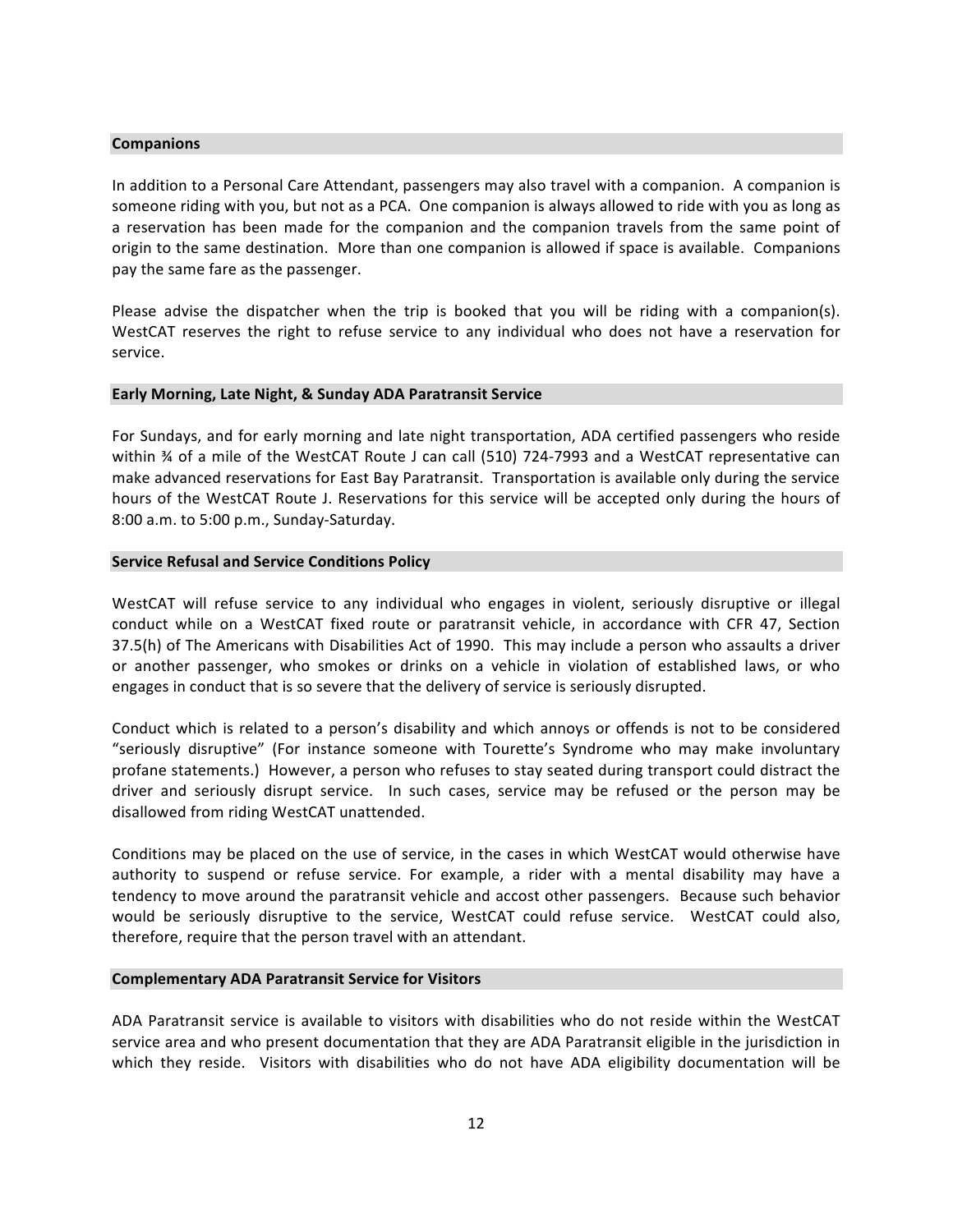requested to provide proof of residency and, if the individual's disability is not apparent, a statement by the visitor certifying that he or she is unable to use fixed route transit.

WestCAT encourages visitors to begin the application process before they arrive, by letter, telephone or fax, so that a complete application can be processed expeditiously. Once the visitor's application has been approved, a letter will be issued to the visitor which clearly states the terms and limitations of their eligibility.

WestCAT's service will be made available to the eligible visitor for any combination of 21 days during any 365-day period beginning with the visitor's first use of the service during such 365-day period. The visitor will be treated exactly like an eligible local user, without any higher priority being given to either.

WestCAT is not required to serve someone based on visitor eligibility for more than 21 days. After that, the individual is treated the same as a local person for eligibility purposes. This is true whether the 21 days are consecutive or parceled out over several shorter visits. A visitor who expects to be around longer than 21 days should apply for regular eligibility as soon as they arrive.

Visitors returning to a region whose eligibility has expired must reapply for visitor status paratransit eligibility. Visitor status will be granted only once per year. Those planning on returning to the region within one year or to be a more frequent visitor will be encouraged to apply for standard regional eligibility. Verification of ADA eligibility elsewhere within the nine Bay Area counties will constitute eligibility here.

#### **ADA Eligibility Appeals Process**

An individual that applies for ADA certification and is denied has the right to an appeal. This must be done in writing within 60 days from the date of the written appeal. You have the right to have your case heard in person and may bring an advocate or representative to the hearing. Please send a letter stating your reasons for the appeal to: WestCAT ADA Eligibility Appeals, Western Contra Costa Transit Authority, 601 Walter Avenue, Pinole, CA 94564.

Once your letter is received an appeals board will assemble to process your appeal. The appeals board should render a final, written decision within 30 days or you will receive service on the 31st day until the decision is made.

The appeals process board consists of at least three persons including one "peer" to the applicant, one applicable professional expert, and one staff member from WestCAT who was not involved in the original review of your application.

You may re-initiate the paratransit eligibility process, beginning at level one, at any time that there is a change in their functional ability to use the fixed route system.

WestCAT will provide any necessary aids (e.g. interpreter, transportation, in accessible format) for you to participate in the hearing. However, you need to request any necessary aids at least one week before the meeting.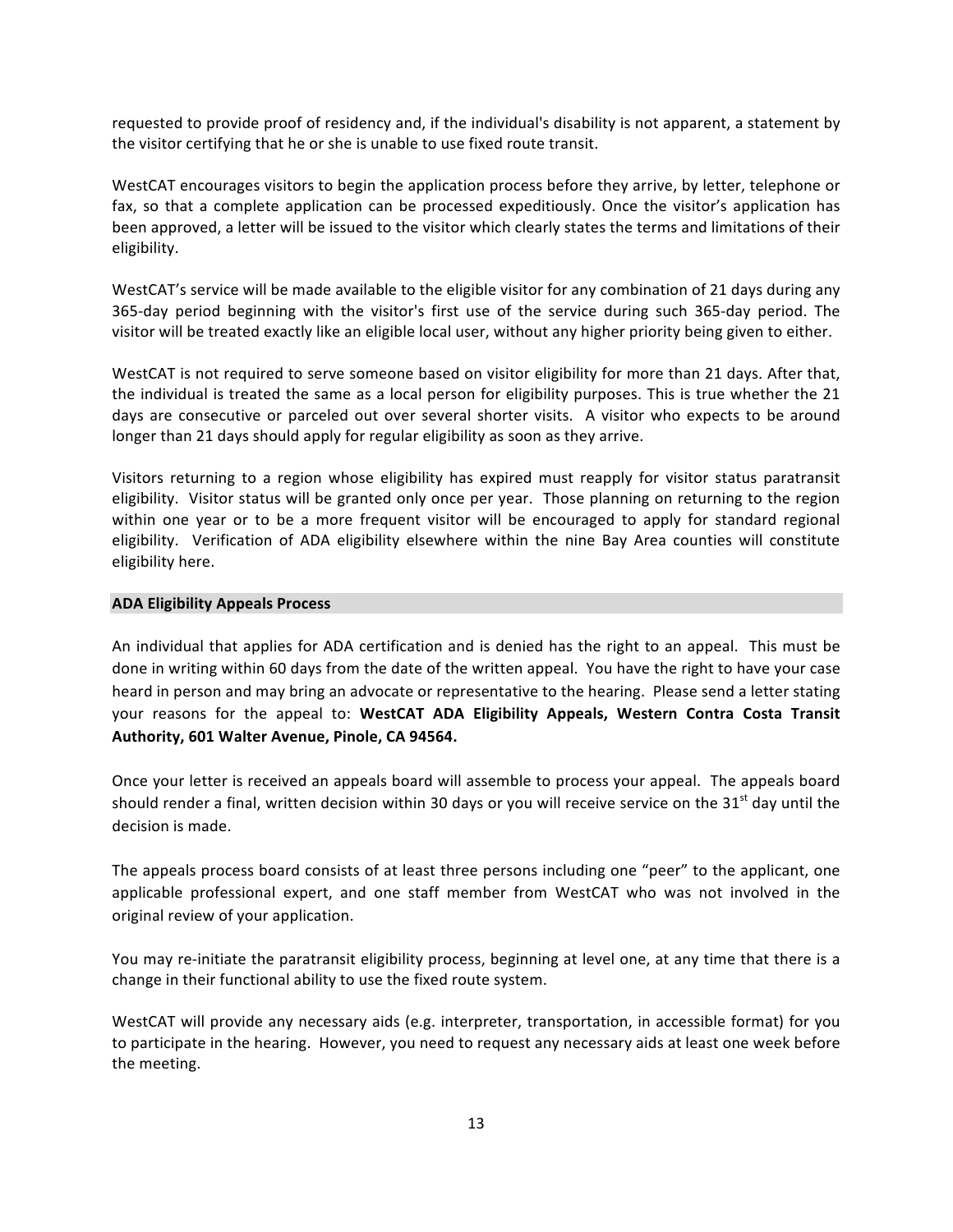#### **ADA Reasonable Modification**

The Reasonable Modification regulation (Section 49 CFR Parts 27 and 37: Transportation for Individuals with Disabilities; Reasonable Modification) provides that transportation entities make reasonable modifications/accommodations to policies, practices, and procedures to ensure that services and programs are accessible to everyone including individuals with disabilities.

The Western Contra Costa Transit Authority (WCCTA) is fully compliant with the requirements of the ADA and will make all reasonable modifications to policies and programs to ensure that people with disabilities have an equal opportunity to enjoy all of its programs, services, and activities.

Requests for modification of WCCTA's policies and practices may be denied only on one or more of the following grounds:

- 1. Granting the request would cause direct threat to the health or safety of others.
- 2. Result in a fundamental alteration of WCCTA's service.
- 3. Are not actually necessary in order for the individual with a disability to access WCCTA's service.
- 4. Result in undue financial and administration burden.

You may make your request for reasonable modification:

#### By email: rmco@westcat.org

By phone: please contact WCCTA's Reasonable Modification Coordinator at (510) 724-7993 or dial 711 for the California Relay Service.

On-line: http://www.westcat.org/contact-us/ In writing: Western Contra Costa Transit Authority Reasonable Modification Coordinator 601 Walter Avenue Pinole, CA 94564

All reasonable modification requests will be acknowledged within three business days of receipt. The resolution and response to the person who submitted a request will be made timely, within 15 business days, and the response will explain the reasons for the resolution. The response will be documented in the Reasonable Modification log. Any requests requiring more than 15 business days to resolve must be reviewed at the General Manager level, and documented as to why the resolution requires additional time for full resolution.

#### **Reasonable Modification Complaint Procedures**

Any person wishing to file a written reasonable modification complaint with the Western Contra Costa Transit Authority may do so by calling (510) 724-7993 and asking for a complaint form from the Reasonable Modification Coordinator or write to:

Western Contra Costa Transit Authority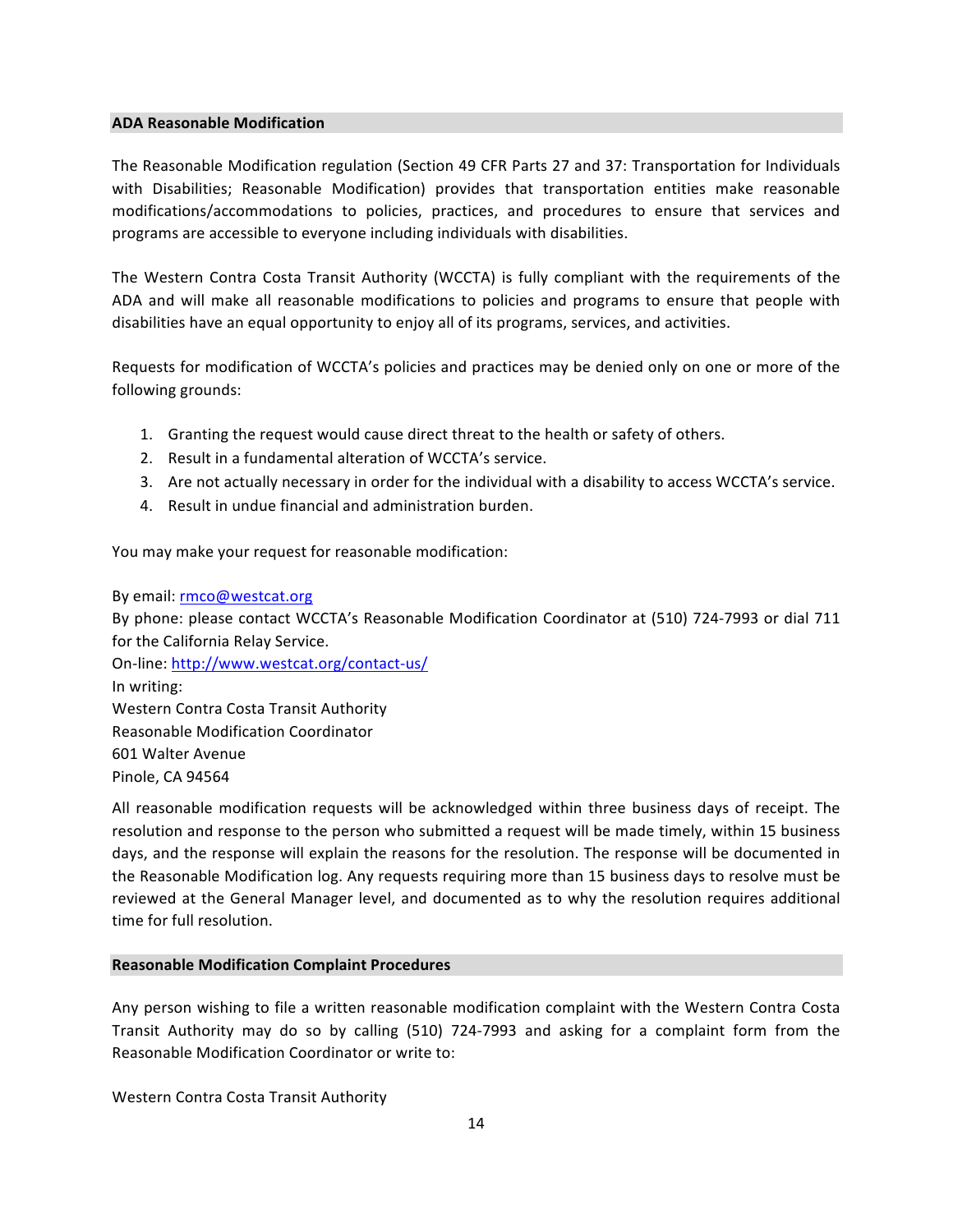Reasonable Modification Coordinator 601 Walter Avenue Pinole, CA 94564

Complainant may also submit a written statement that contains all of the information identified in Section 2 a through e below. The complaint will include the following information:

a. Name, address, and telephone number of the complainant. b. The basis of the complaint; i.e. complainant denied request for reasonable modification. c. Complainant's signature and date. d. If the complainant is unable to write a complaint, WCCTA will assist the complainant. If requested by complainant, WCCTA will provide a language or sign interpreter. e. The complaint may be sent or faxed to the following address: Western Contra Costa Transit Authority General"Manager 601 Walter Avenue Pinole, CA 94564 (510) 724-5551 (fax)

The complaint may be sent via email to rmco@westcat.org. WCCTA will begin an investigation within fifteen (15) working days of receipt of a complaint.

WCCTA will contact the complainant in writing no later than thirty (30) working days after receipt of complaint for additional information, if needed to investigate the complaint. If the complainant fails to provide the requested information in a timely basis, WCCTA may administratively close the complaint.

WCCTA will complete the investigation within ninety (90) days of receipt of the complaint. A written investigation report will be prepared by the investigator. The report shall include a summary description of the incident, findings and recommendations for disposition.

The Department Manager of WCCTA will review the report. A closing letter will be provided to the complainant. The complainant will have five (5) working days from receipt of the report to respond. If the complainant responds negatively or has additional information to provide, an informal phone meeting will be arranged by the General Manager or his designee. If the complainant does not respond, the complaint will be closed.

#### **Advocacy Efforts**

The staff at WestCAT are active participants on various advocacy committees (i.e. Paratransit Coordinating Council (PCC) http://www.ccta.net/\_resources/detail/21/1, and the Senior Mobility Action Committee (SMAC) http://ehsd.org/elderly-disabled/advisory-council-on-aging/senior-mobility-actioncouncil-smac/) throughout Contra Costa County and the Bay Area, whose work includes advocacy, coordination, and improvement of the overall experience of people with disabilities and seniors who use public transportation.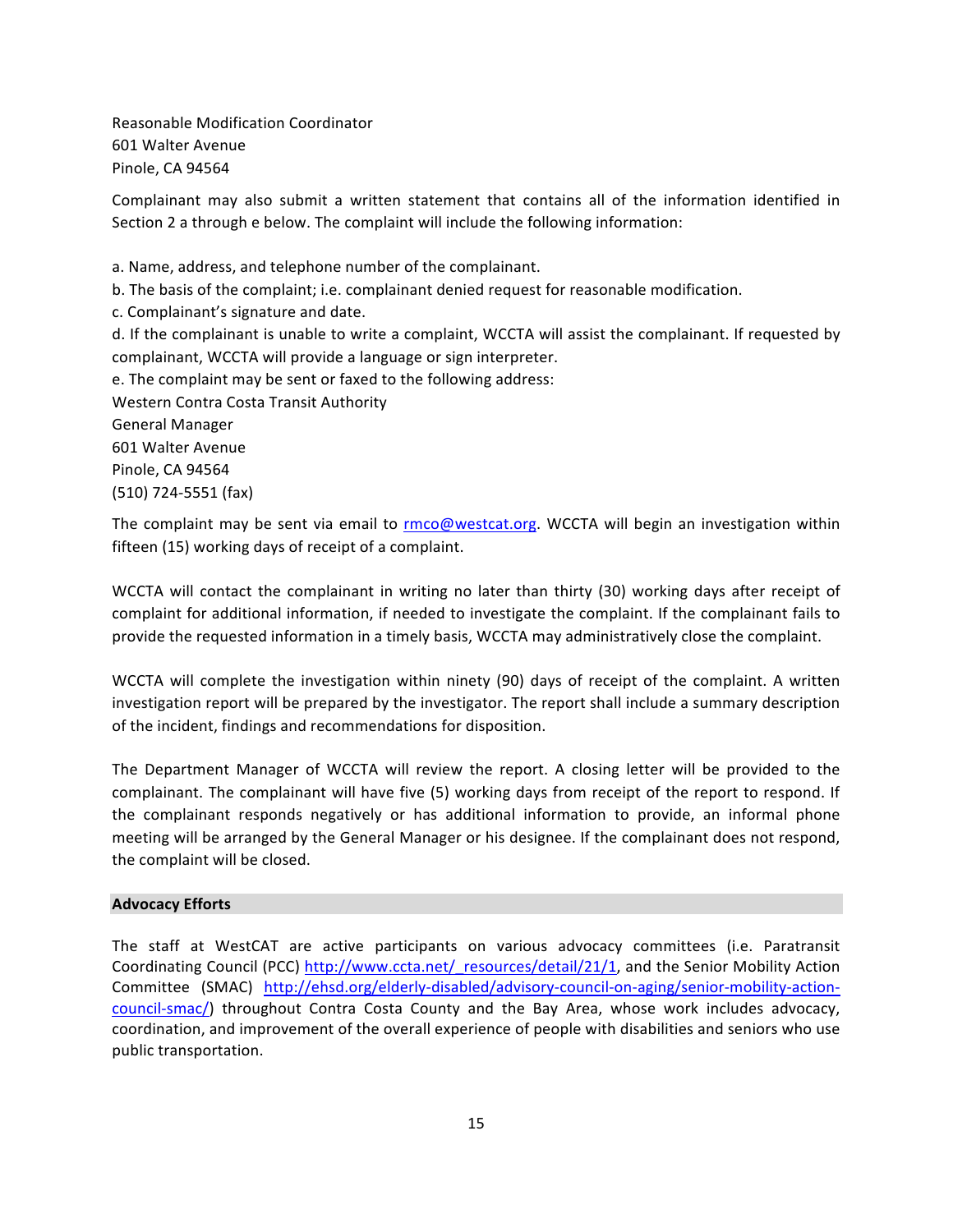In addition, WestCAT works with representatives from the disabled community who assist with ADA issues and compliance. If you are interested in helping, please contact us at (510) 724-3331 for further information.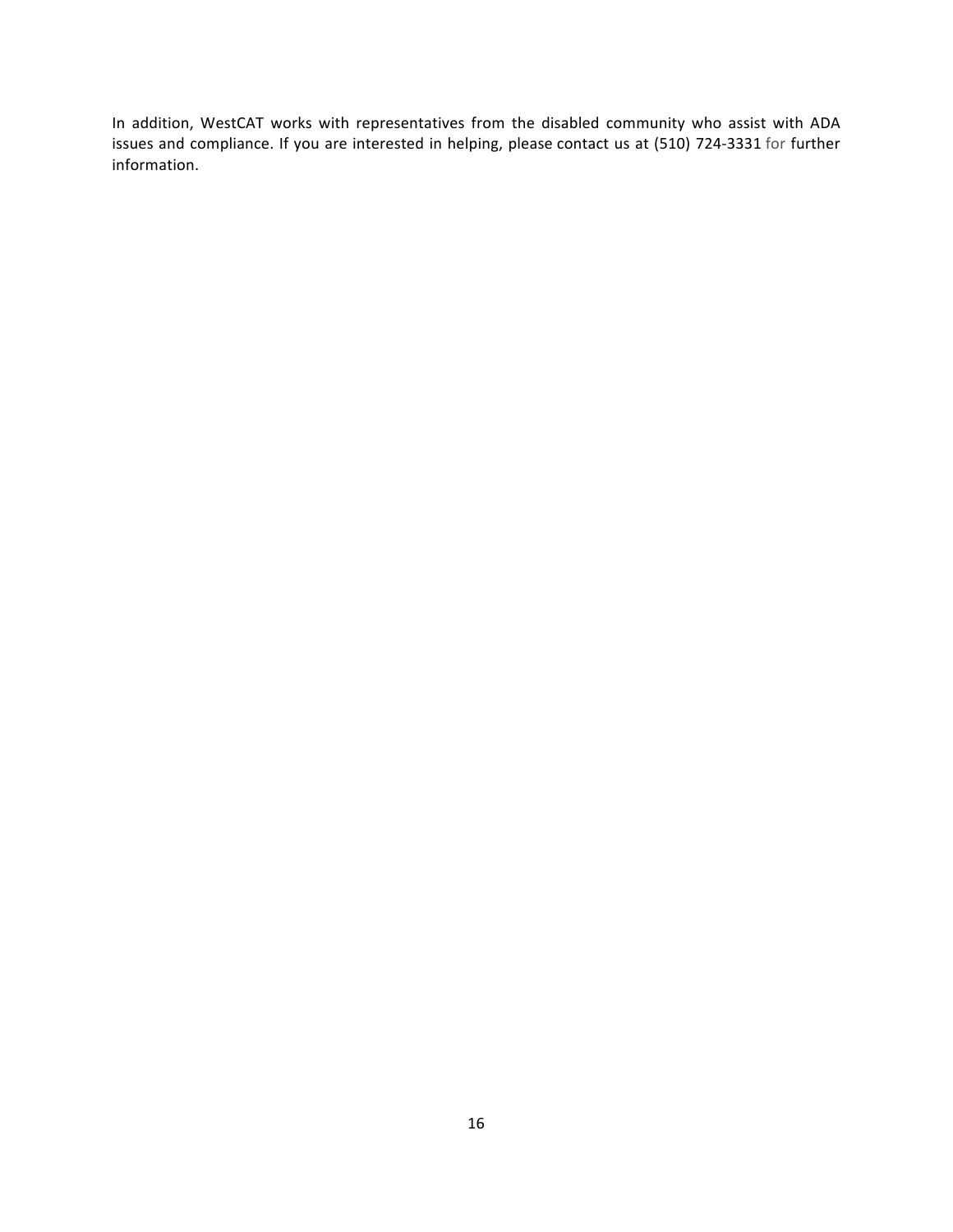## **HELPFUL HINTS & Rules to Ride By**

#### **Best Time of Day to Travel**

The best time of day to travel on Paratransit is between the hours of 10:00 a.m. and 12 noon. This is our least busy time and rides may be available sooner.

#### **If You Need an Immediate Ride**

If you need an immediate ride, dispatch will arrange it if possible, but if they fit you in, it is your responsibility to be ready when the bus arrives. If the driver is kept waiting while the rider runs back into the house for keys, books, etc., the bus may have to leave and you will have to re-book a ride. If the bus were to wait for every passenger, it would reduce the number of people we are able to serve, and would negatively affect other passengers who are waiting to get to their appointments on time. A driver will only wait two minutes after the bus arrives to pick you up, so please be ready for the bus and come out as quickly as possible.

#### **Boarding with a Mobility Device**



WestCAT vehicles are accessible to persons with wheelchairs, electric scooters, and other mobility devices. However, due to equipment weight restrictions, we cannot accommodate passengers if the combined weight of the mobility device and passenger exceeds the lifting capacity of vehicle. If you believe that your mobility device might fall into this category, please contact us at (510) 724-7993 prior to scheduling your trip, and we will arrange a time to meet with you personally to examine your mobility device, and we will do our best to accommodate you.

However, please keep in mind that devices exceeding these standards may not be transportable.

ADA regulations allow for wheelchair passengers whose device is operated either manually or powered, to board the bus facing forward or backward. However, if you are in a manual wheelchair, and require the assistance of the driver, they will board you backwards as a safety precaution.

As an additional safety measure, we recommend that you make sure that your mobility device is maintained according to the manufacturer's specifications and that your brakes are operable.

As per Section 37.165(c) (3) of the Department of Transportation's ADA regulations, it is WestCAT's policy that all wheelchairs and mobility devices are secured to the vehicle. Therefore, WestCAT may decline to provide service to a rider who refuses to allow his or her device to be secured. If you are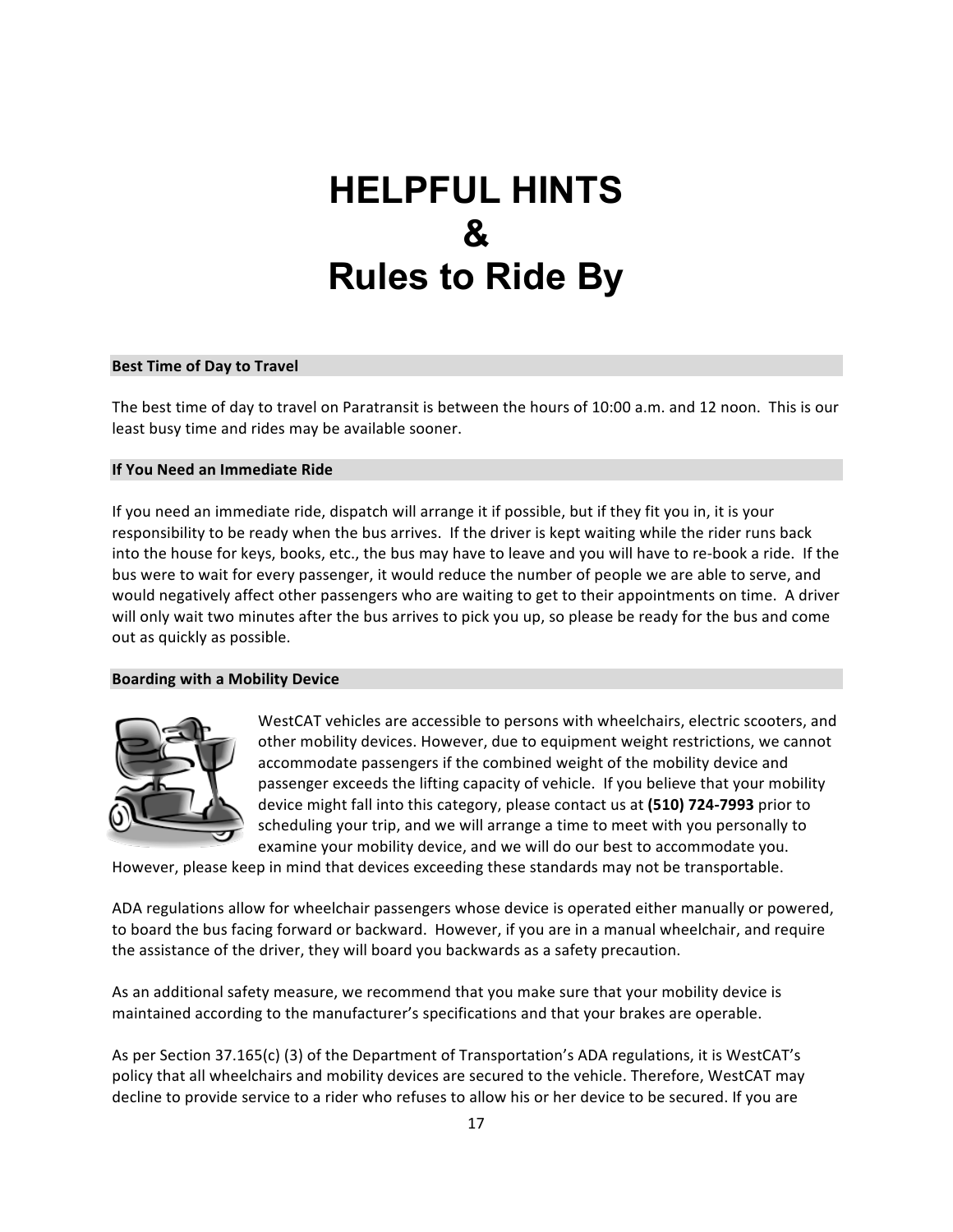concerned about being accommodated on any WestCAT vehicle, please call (510) 724-7933 and we will make arrangements to assist you in determining whether you may encounter any difficulty riding WestCAT.

If you require additional assistance in getting to or from the vehicle we recommend that you try and arrange to have someone to assist you ahead of time or plan to travel with a Personal Care Attendant (PCA). However, our drivers may provide limited assistance between the vehicle and the first doorway, but they cannot lose sight of their vehicle and cannot assist you with any heavy lifting of packages or personal items, mobility devices, and/or your person.

People using canes or walkers and other standees with disabilities that do not use wheelchairs, but have difficulty using steps (e.g., an elderly person who can walk without use of a mobility aid but cannot raise his or her legs sufficiently to climb bus steps) will be permitted to use the lift, upon request.

WestCAT vehicles are wheelchair lift equipped and WestCAT service is in full compliance with the ADA requirements.

#### **Passenger and Driver Seatbelt Policy**

All persons (passengers and driver) being transported in a WestCAT paratransit vehicle equipped with passenger safety belts (seatbelts) is required to properly don/wear the seatbelts prior to the vehicle's movement.



The safety of our passengers and drivers is WestCAT's paramount consideration and the reason for this policy, as traffic conditions may require the driver to make sudden stops, turns, or manevers. The wearing of a seatbelt ensures a safer ride and minimizes the potential for injuries to passengers and drivers.

Passengers refusing to wear seatbelts or seatbelt/shoulder harnesses will not be transported on vehicles where seatbelts and/or shoulder harnesses are available to all passengers. However, exception may be made for passengers whose disability prohibits them from wearing seatbelts provided the procedures set forth below are followed. Furthermore, if the vehicle does not have seatbelts or passenger restraints for all seating locations (e.g., fixed route service), the mobility device user cannot be required to use theirs, although they are strongly encourged to do so. If they refuse in such a situation, the driver is required to report the refusal to dispatch or a supervisor, and to activate the DriveCam device (onboard digital video recorder) where available.

Passenger refusal or special request: If a passenger refuses a seatbelt or requests the belt be worn loosely because of a disability, the operator will call into dispatch and will not move the vehicle until cleared by a supervisor or dispatch. In vehicles equipped with DriveCam devices, the driver is also required to activate the DriveCam device and restate the passenger's refusal to don the seatbelt or to have the seatbelt fastened in a loose manner.

Compliance: This policy only applies to vehicles equipped with seatbelts and shoulder harnesses (e.g. WestCAT paratransit vehicles). These devices are to be used by all riders, including those who use wheelchairs as well as those who use vehicle seats, if seatbelts and/or shoulder harnesses are provided at seating locations, and subject to the limted exceptions noted above.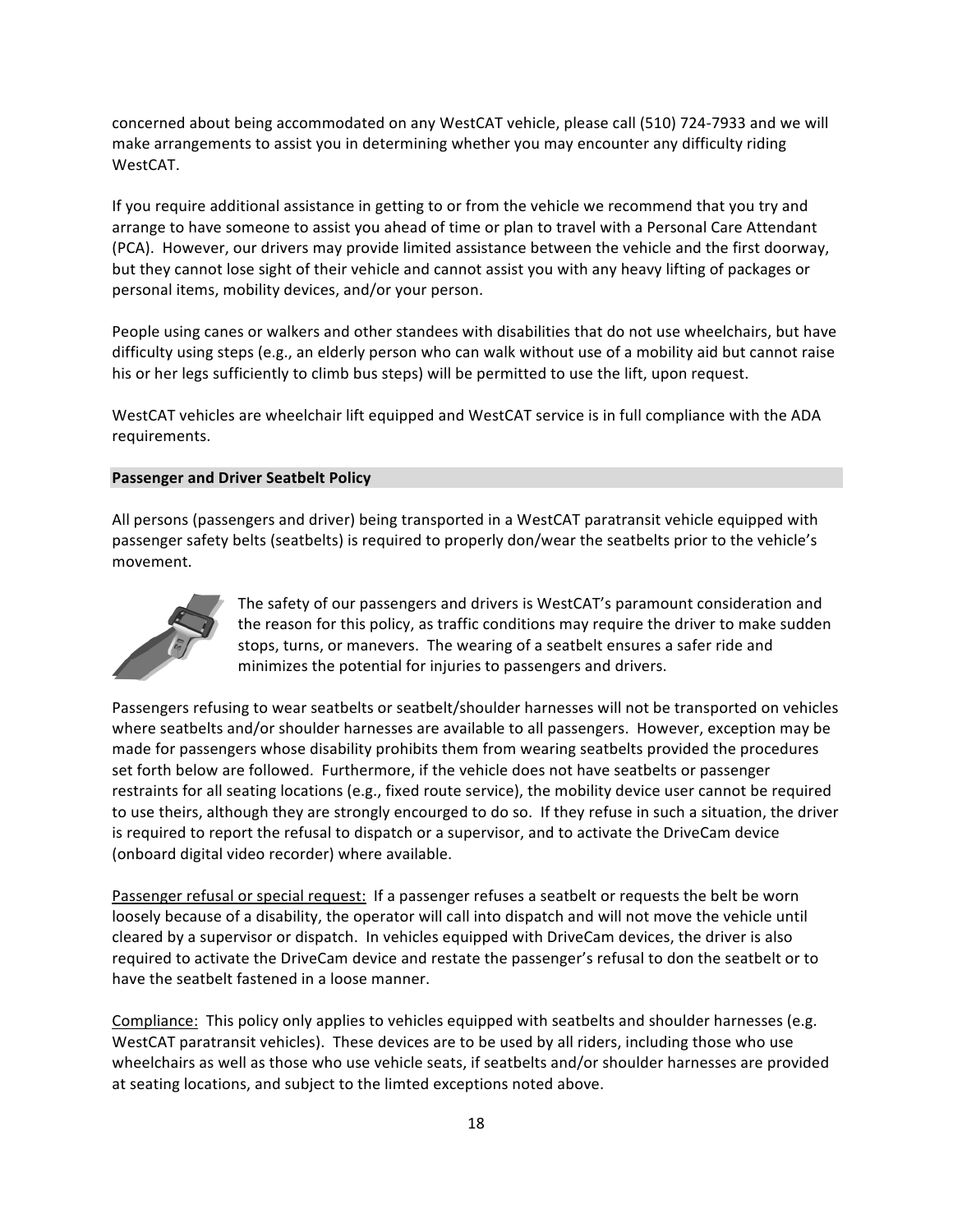#### **Transporting#Animals**



If you have a disability, you may travel with a trained service animal such as a guide dog or canine companion. What is a service animal? The ADA defines a service animal as any guide dog, signal dog, or other animal individually trained to provide assistance to an individual with a disability. Service animals are not pets. They are working animals that are specially trained to provide assistance for individuals who have disabilities.

We ask that you please inform the dispatcher at the time you book your trip that you will be traveling with a service animal. Service animals must be under the control of his or her handler at all times. Small service animals may ride on a passenger's lap; however, service animals should never ride on bus or van seats. Service animals are trained to behave well in public. A service animal should not growl, bark or bite other animals or passengers. Supervision of a service animal is solely the responsibility of his or her handler. If you travel with a service animal or pet, you are responsible for any damage or injury caused by the animal.

Only domesticated pets (non-service animals) may be carried on WestCAT vehicles and only in a properly secured cage or carrier (this does not include pet strollers). If you require clarification as to what ADA regulations have defined as a service animal please call (510) 724-3331.



#### **To Receive a Reduced Fare**

To receive a reduced fare, a passenger may be asked to show one of the following to the driver:

- Driver's License (Senior Fare, Age 65+)
- Regional Transit Connection Discount Card (RTC) not available through WestCAT.
- Medicare Card (Not Medi-Cal)
- Department of Motor Vehicles Disabled ID Card
- Department of Veteran's Affairs Disabled ID Card

Possession of any or all of these articles "does not" constitute immediate eligibility for ADA Paratransit. There is an application process involved in qualifying passengers for ADA Paratransit. See page 4 for application and registration information.

However, possession of any of these articles "does" constitute eligibility for payment of a reduced fare.

#### **Transporting Life Support Equipment**

You may bring a respirator, portable oxygen, and/or other life support equipment onboard as long as it does not violate the law or rules relating to transportation of hazardous materials. In addition, all equipment must be small enough to fit into WestCAT vans safely and without obstructing the aisle and/or blocking emergency exits.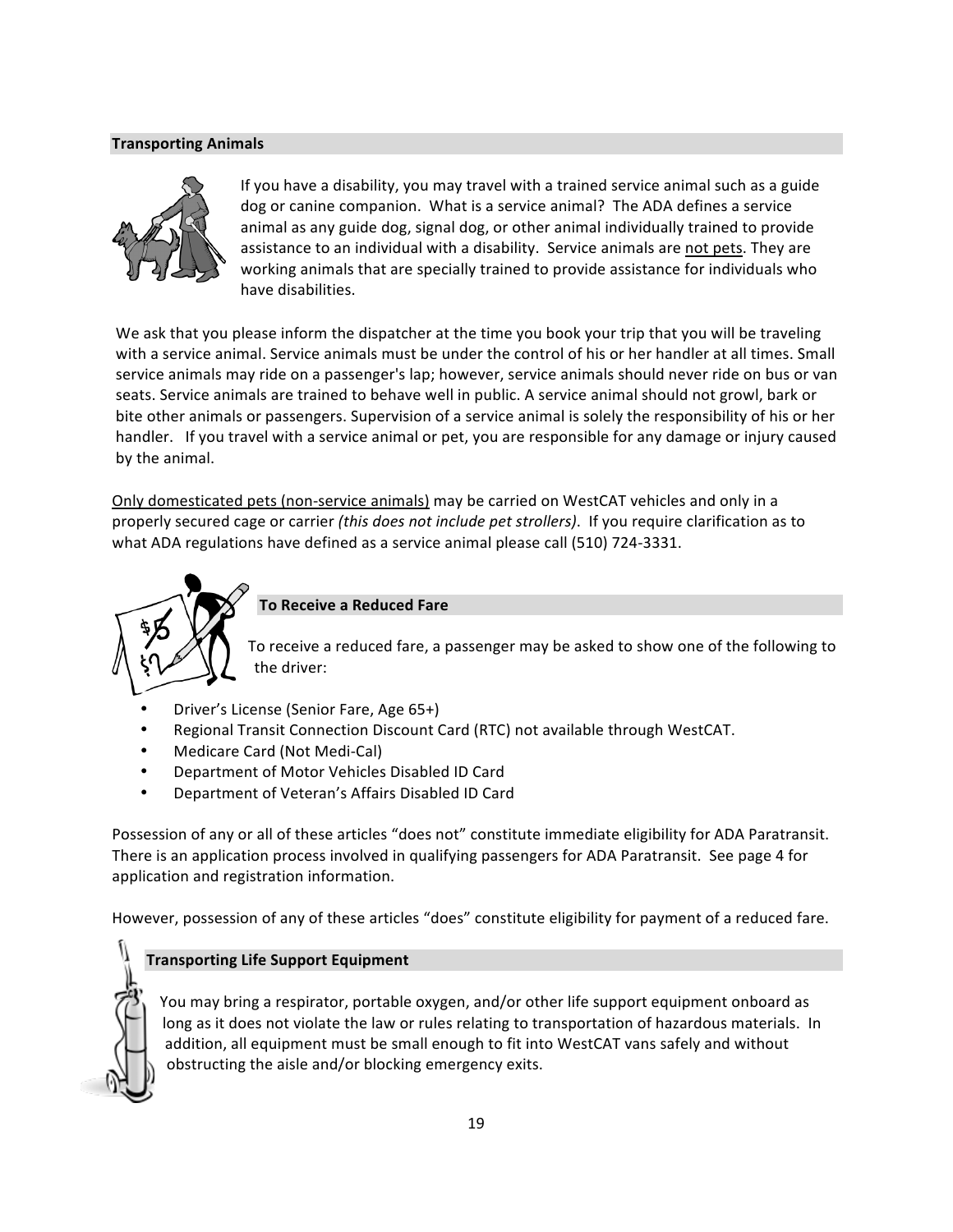#### **Transporting#Packages**



When you go shopping, there is a  $(3)$  three bag limit. More than  $(3)$  three bags take up space on the bus that other riders may need to use and are a potential safety hazard. The only exception to this rule would be if the passenger pays for each additional bag beyond the (3) three bag limit at the regular FParatransit fare of \$1.25. Total weight of all packages may not exceed 50 pounds and bags of any kind must not block the aisle. It is a violation of both federal and state law to block the aisles of a public transit bus.

You may request the driver's assistance loading and unloading packages, but bags must weigh less than 15 pounds. However, attendant-type services such as carrying personal baggage, or suitcases are not required of the driver and drivers cannot enter your home.

#### **What Assistance Will the Driver Provide?**

WestCAT's Paratransit service is curb-to-curb. This means that drivers provide assistance beyond the curb upon request and as long as they can maintain effective continuing control of the vehicle. This includes not losing sight of the vehicle or being gone from the vehicle for an extended period of time. It is your responsibility to advise WestCAT that you require assistance when booking your ride.

If you cannot be left unattended, and a responsible party is not at a destination to accept you, drivers will contact dispatch for instructions. Repeat instances of not having someone at the destination to accept you may be considered seriously disruptive to the service and may result in suspension of service.

#### Drivers are not permitted to:

- Come looking for you
- Lose sight of their vehicle
- Knock on your door
- Lift or carry you
- Carry you or your wheelchair up or down steps
- Change your scheduled trip
- Bring your ticket order envelope to the WestCAT ticket sales office

Our drivers are not allowed to change your scheduled trip times or addresses. If you have a problem or complaint, please do not try to resolve it directly with the driver. In addition, please do not argue with our dispatchers about the details of your trip.

In the event that you experience a problem, we have staff to follow up the details of your situation and resolve it. Please refer to the section in this guidebook entitled "Complaint Resolution".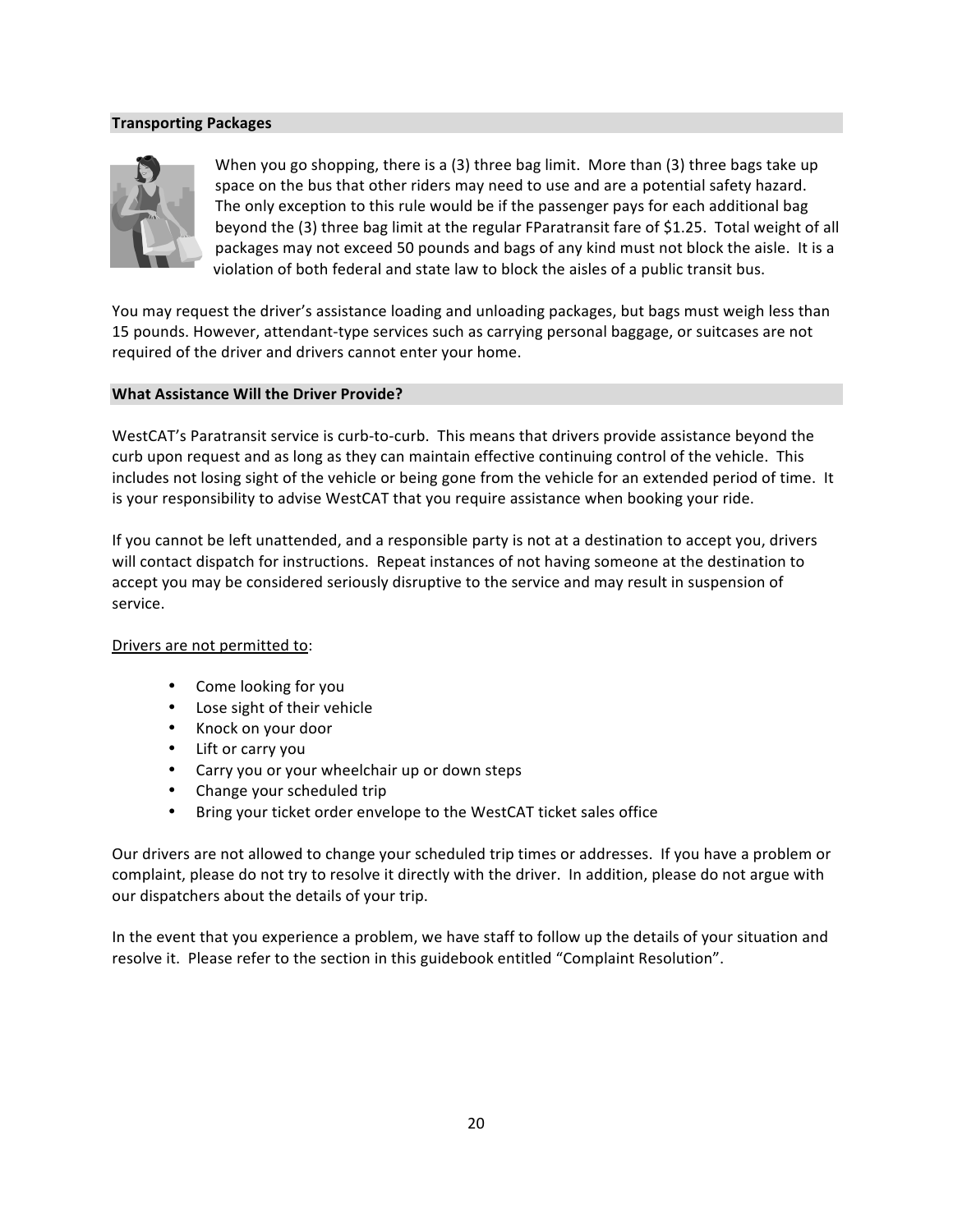# **CUSTOMER SERVICE**

#### **Complaint#Comments**

WestCAT welcomes your compliments, complaints, and suggestions. We are committed to using customer input as a tool to improve the quality of service.

It has been our experience that most problems can be easily resolved. Our entire staff wants to serve you as efficiently and professionally as possible. However, if you do not call and make us aware that you are having a problem, the problem may persist.

We are committed to protecting the confidentiality of our riders. However, please keep in mind that anonymous service complaints cannot receive responses.

See below for an explanation of WestCAT's Complaint Resolution process.

#### **Complaint Resolution**



Because it is important to us that all of our riders have a pleasant experience on our system we welcome your comments, complaints, and suggestions.

If you experienced a problem, please contact us as soon as possible. Our dispatch center is equipped with a computer system that tracks all of our rides, and the sooner you let us know about the problem, the easier it is for us to research what may have occurred and to respond back to you quickly.

To file a complaint, please provide the following information:

- " Your name, address and telephone number
- Date and time of the incident
- " Details of the incident, along with the bus number if applicable

All comments may be submitted by mail to:

**WestCAT 601 Walter Avenue Pinole,#CA.#94564**

Address your concerns to the General Manager. The General Manager will research your concerns and make a determination. You will be notified by mail advising you of the determination.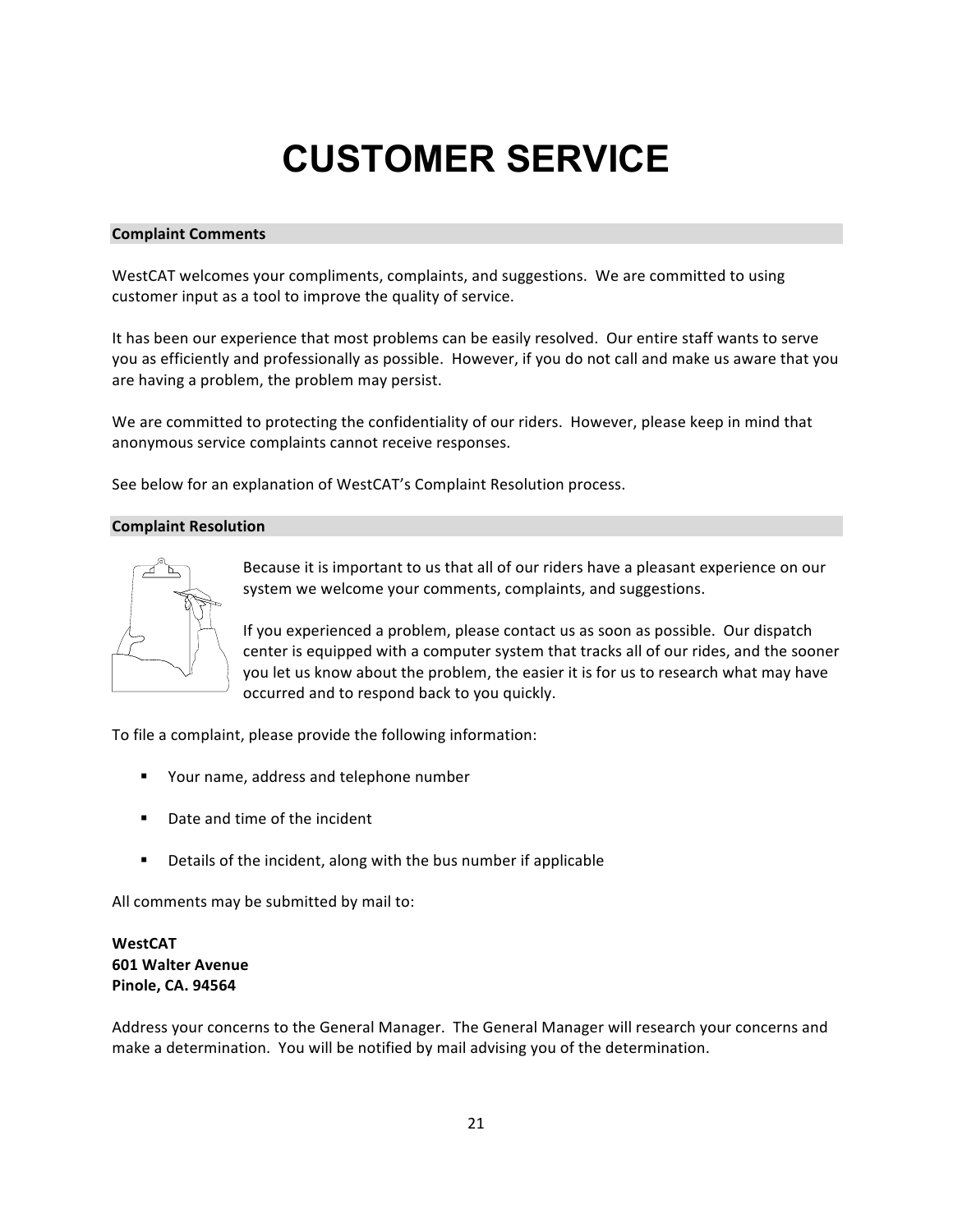Once you have received a response from the General Manager, if you are still not satisfied with the response, you may then write a letter to the attention of the WestCAT Board of Directors at the same address. The matter will be placed on a future Board meeting agenda (meetings are generally held on the  $2<sup>nd</sup>$  Thursday of the month), and the Board will take action and make a determination on your complaint. The Board decision is final.

#### **Notice of Rights under Title VI**

WestCAT (WCCTA) operates its programs and services without regard to race, color, and national origin in accordance with Title VI of the Civil rights Act. Any person who believes she or he has been aggrieved by and unlawful discriminatory practice under Title VI may file a complaint with WCCTA.

For more information on WCCTA's civil rights program, and the procedures to file a complaint, contact, (510) 724-3331, email info@westcat.org or visit our administrative office at 601 Walter Ave, Pinole, CA 94564. For more information visit www.westcat.org.

A complainant may file a complaint directly with the Federal Transit Administration by filling a complaint with the Office of Civil rights, Attention: Title VI Program Coordinator, East Building, 5th Floor – TCR, 1200 New Jersey Ave, SE, Washington, DC 20590.

If information is needed in another language, contact (510) 724-3331

Si se necesita información en otro idioma, llame al (510) 724-3331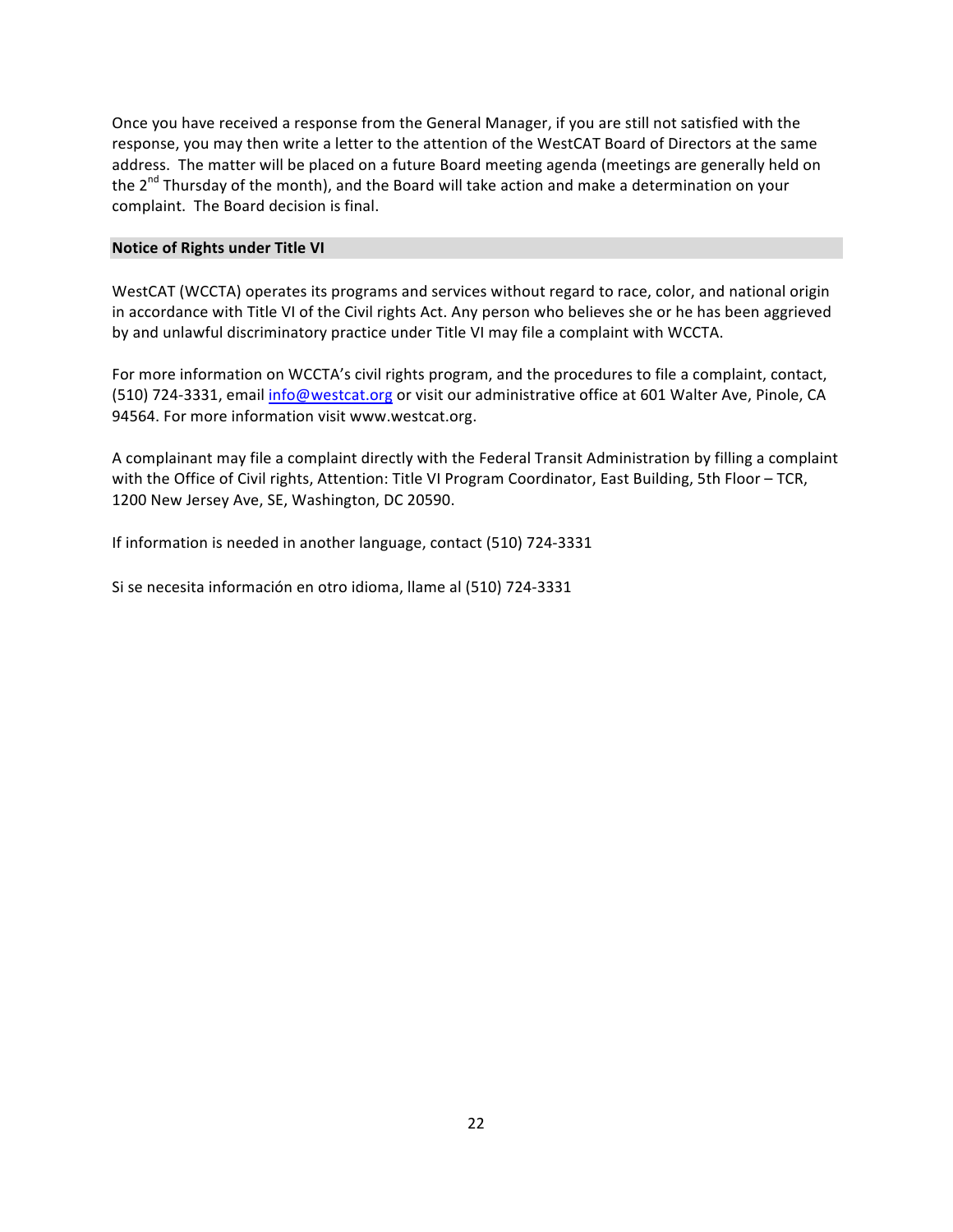## **PASSENGER SAFETY POLICIES & PROCEDURES REMINDER**

WestCAT enforces all internal safety policies, as well as criminal statutes and municipal ordinances to ensure the safety of our passengers and the public at large. Here is a list of some of those policies that are meant to help you and your fellow passengers enjoy a safe and stress-free ride on WestCAT:

- Threatening the health, safety or well-being of the driver, other passengers, or any third person is prohibited.
- Opening or tampering with emergency windows, except during an emergency is prohibited.
- Tampering with or operating equipment intended for the bus driver's exclusive use is prohibited.
- Fighting, pushing or shoving other passengers is prohibited.
- Any conduct intended to or which tends to distract or interfere with the driver's operation of the bus is prohibited.
- No smoking, eating, drinking or expectorating on the vehicle.
- No obscene, threatening, offensive or "hate" speech.
- Keep the aisles clear of hazards such as carts, packages, and any strollers.
- Respirators, portable oxygen, and/or other life support equipment may be carried onboard as long as it does not violate the law or rules relating to transportation of hazardous materials. In addition, all equipment must be small enough to fit into WestCAT vans safely and without obstructing the aisle and/or blocking emergency exits.
- No uncaged pets or animals (except service animals). Domesticated pets may ride with their owner only if in a pet carrier. This does not include a pet stroller, which cannot be accommodated on WestCAT buses without being folded and safely stored. In which case, the pet is still required to be in a pet carrier to ride.
- Disregarding or disobeying the directive of a bus driver with regard to these policies and their enforcement is prohibited.
- Everyone should be able to ride without disturbance. Please be courteous to fellow passengers.

*\*)These)policies)and)procedures)apply)to)the)public's)use)of)any)of)WestCAT's)services.*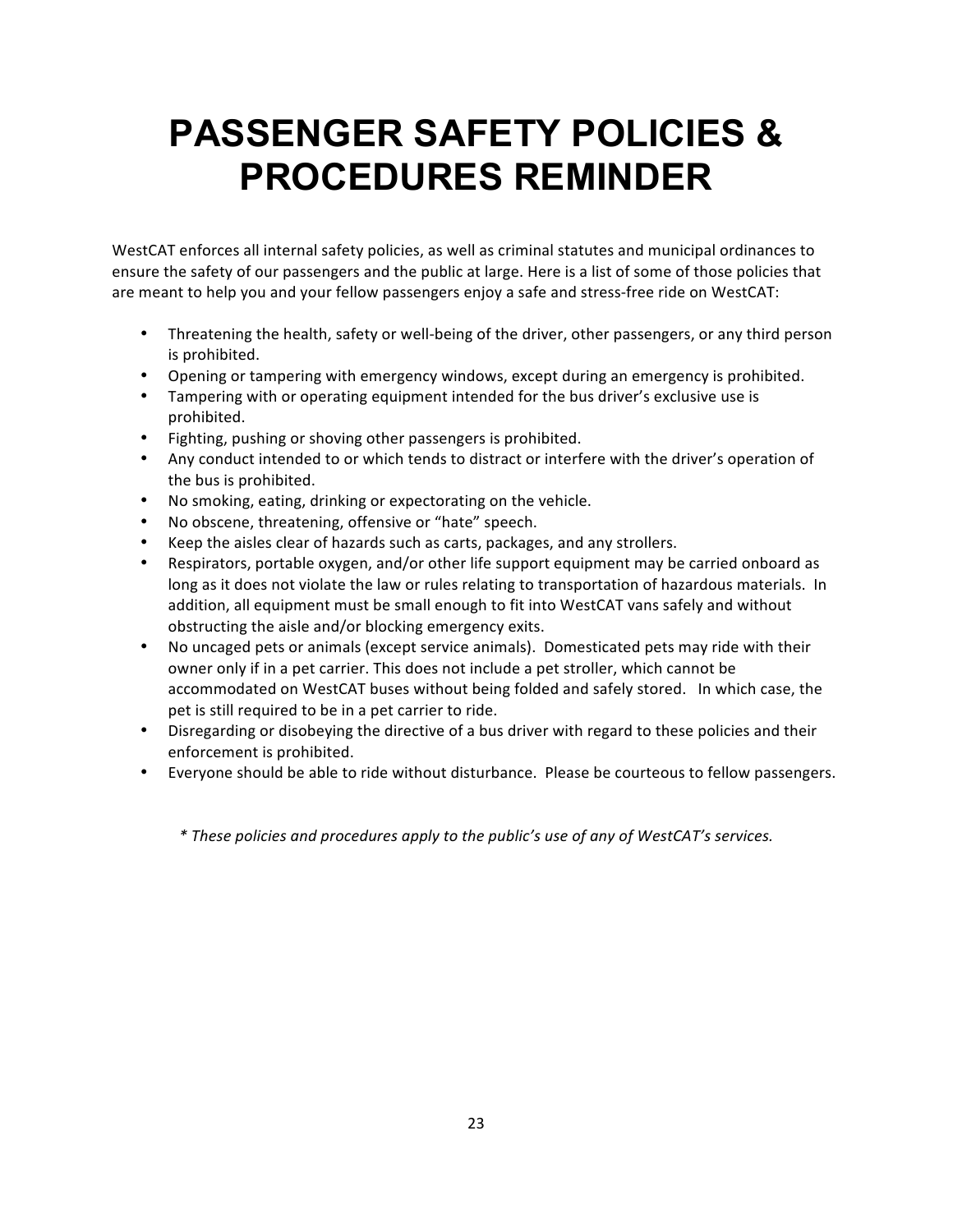# **Important Telephone Numbers**

#### **Customer Service:**

(510) 724-7993 (8:00 a.m.-5:00 p.m.)

Para información de horarios en español. Por favor llame al número (510) 724-7993 (8:00 a.m.-5:00 p.m.)

**California Relay Service for TDD/ TTY** You can reach CRS by simply dialing 711 or the CRS 800 number of your modality

TTY- including Voice Carryover (VCO) and Hearing Carryover (HCO):

English: (800) 735-2929,

Spanish: (800) 855-3000;

**Voice:** 

English: (800) 735-2922,

Spanish: (800) 855-3000;

**Speech to Speech:** (800) 854-7784

#### **Paratransit Registration for First Time Riders**

(510) 724-7993

**ADA Paratransit Reservations** 

(510) 724-6320

**ADA Paratransit Cancellations** 

(510) 724-4466